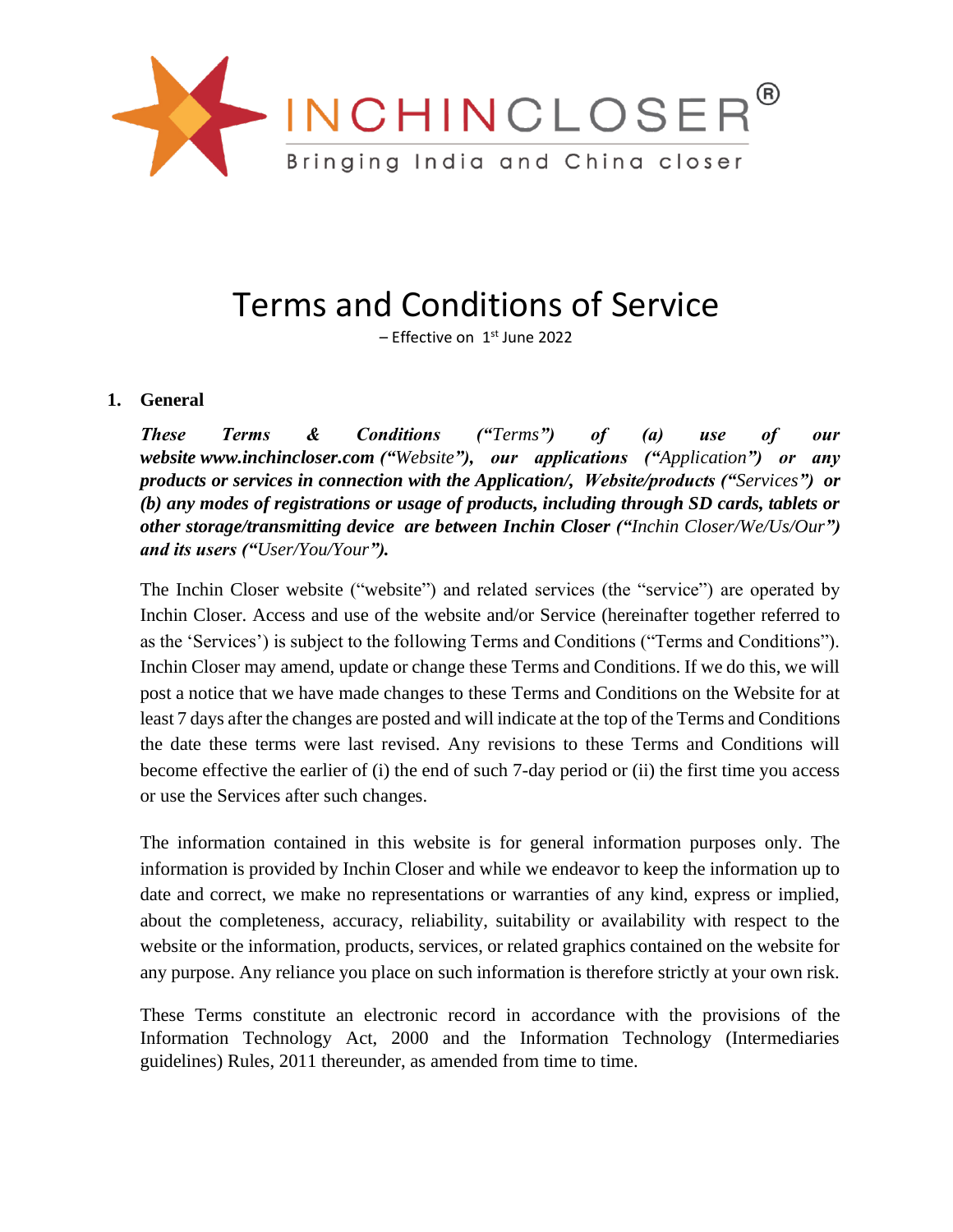

Please read the Terms and the privacy policy of Inchin Closer ("**Privacy Policy**") with respect to registration with us, the use of the Application, Website, Services and products carefully before using the Application, Website, Services or products. In the event of any discrepancy between the Terms and any other policies with respect to the Application or Website or Services or products, the provisions of the Terms shall prevail.

Your use/access/browsing of the Application or Website or the Services or products or registration (with or without payment/with or without subscription) through any means shall signify Your acceptance of the Terms including any future modifications, and Your agreement to be legally bound by the same.

If you do not agree to abide by these Terms and Conditions, you are not authorized to use or access the Application or Website or avail or participate in the Services or products. Any access to our Services/Application/products through registrations/subscription is nontransferable.

Any violation by You of the these Terms and Conditions may result in immediate suspension or termination of Your account apart from any legal remedy that Inchin Closer can avail. In such instances, Inchin Closer may also disclose Your account information if required by any Governmental or legal authority. You understand that the violation of these Terms and Conditions could also result in civil or criminal liability under applicable laws.

PLEASE NOTE THAT THESE TERMS AND CONDITIONS CONTAIN A MANDATORY ARBITRATION OF DISPUTES PROVISION THAT REQUIRES THE USE OF ARBITRATION ON AN INDIVIDUAL BASIS TO RESOLVE DISPUTES IN CERTAIN CIRCUMSTANCES, RATHER THAN TRIALS OR LAWSUITS.

INCHIN CLOSER IS MINDFUL AND AWARE OF THE DIFFERENT SOCIAL AND RELILIGIOUS BELIEFS OF BOTH INDIA AND CHINA AND THEREFORE CONSIDERS IT AN INTEGRAL PART OF THE USERS CONSENT THAT THEY WILL, DURING CLASS (EITHER OFFLINE OR ONLINE) AND OTHERWISE WHILE ACCESSING ANY OF THE SERVICES/ APPLICATION/ WEBITE, BE CAREFUL OF EXPRESSING THEIR OPINIONS AND BELIEFS OF CHINA AND INDIA.

#### **2. Description of Service**

The **Services** allow users to access the Website, Inchin Closers course details and allied services, the blog and to use the Learning Management System (LMS) available on the website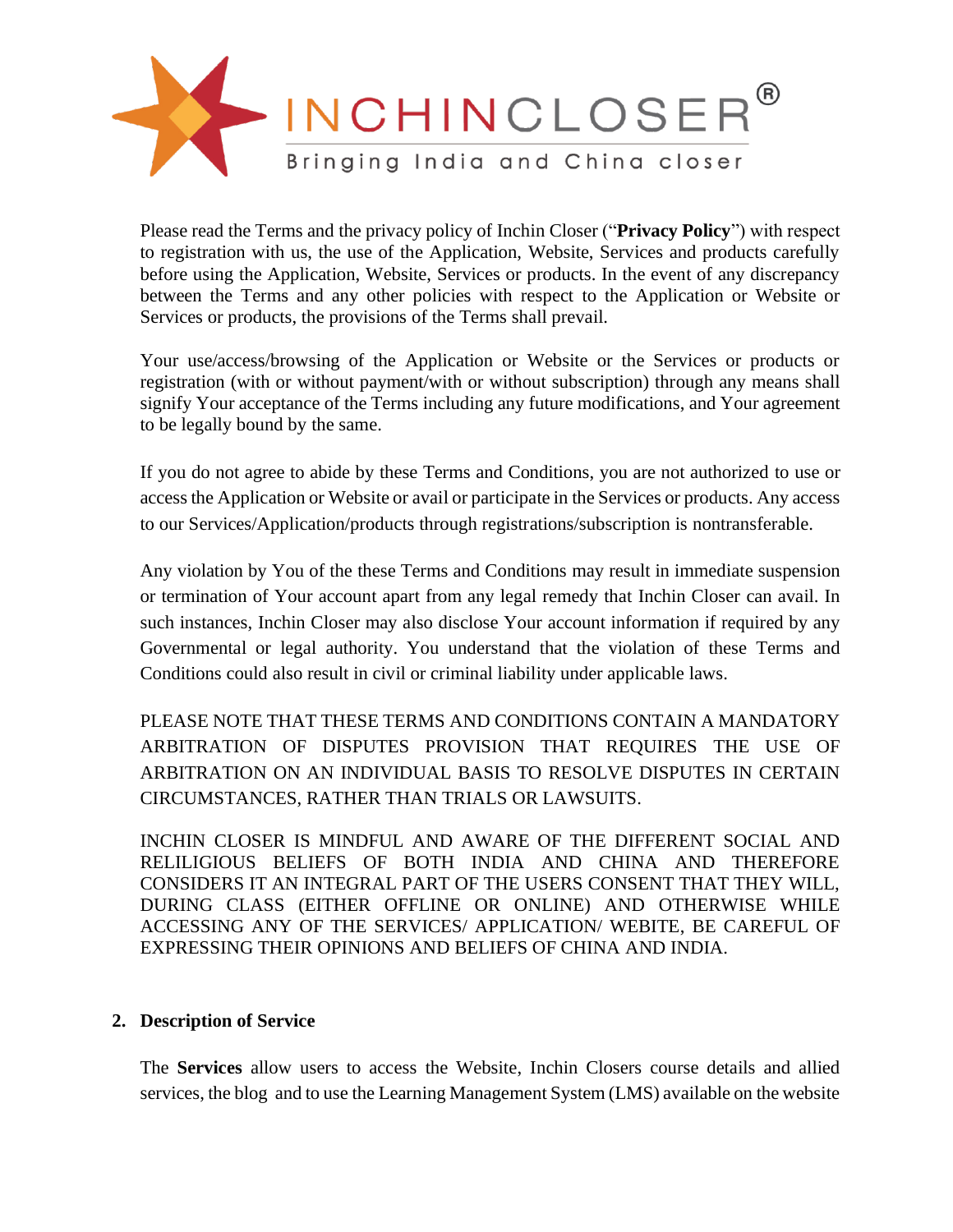

for learning or practicing Mandarin. Inchin Closer may, in its sole discretion and at any time, update, change, suspend, make improvements to or discontinue any aspect of the Service, temporarily or permanently.

# **3. Registration and User Information**

In connection with registering for and using the Services, you agree (i) to provide accurate, current and complete information about you and/or your organization as requested by Inchin Closer; (ii) to maintain the confidentiality of your password and other information related to the security of your account; (iii) to maintain and promptly update any registration information you provide to Inchin Closer, to keep such information accurate, current and complete; and (iv) to be fully responsible for all use of your account and for any actions that take place through your account.

All our users (you) must be in a position to provide an informed consent prior to providing any Information required for the use of the Application/ Services/ products/ website. By registering with us, you are expressly consenting to our collection, processing, storing, disclosing and handling of your Information as stated herein and as may be amended by us from time to time. The processing of your Information in any way, including, but not limited to, collecting, storing, deleting, using, combining, sharing, transferring and disclosing information, will take place in India, in accordance with the applicable data protection laws of India. If you reside outside India your information will be transferred, processed and stored in accordance with the applicable data protection laws of India.

The Application/ website/ Services/ products collects the data you provide when you download and register for the Application or Services or products. When you register with us, you generally provide:

(a) your name, age, email address, location, phone number and password, or that of your child (as the case may be).

(b) transaction-related information, such as when you make purchases, respond to any offers, or download or use applications from us.

(c) information you provide when you contact us for help.

(d) information you enter into our system when using the Application/Services/products, when seeking resolution of doubts, participating in discussions and taking tests.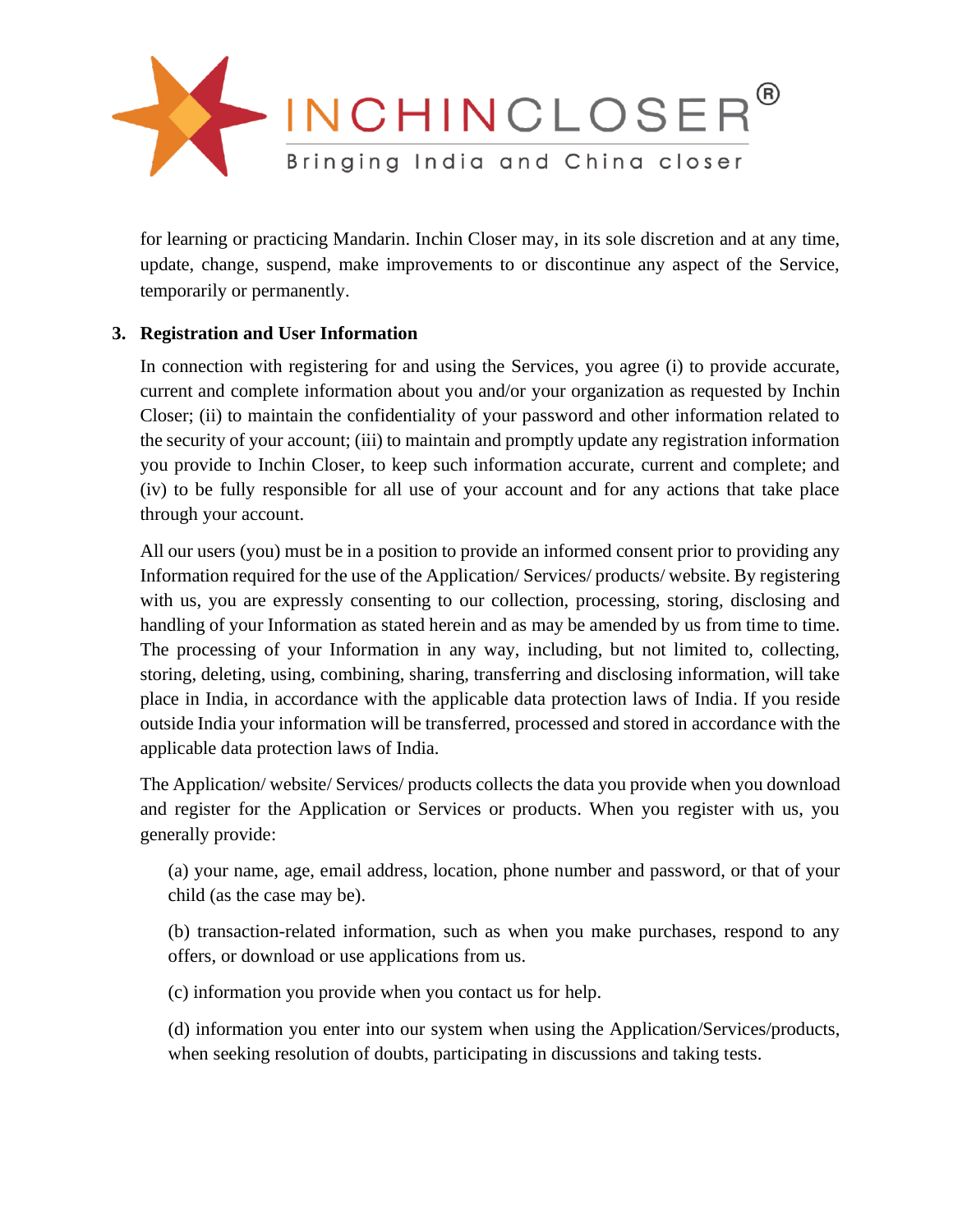

The various data collected from the users shall collectively be referred to as 'Information' herein. We may use the Information to contact you from time to time, to provide you with the Services, important information, required notices and marketing promotions. We will ask you when we need more information that personally identifies you (personal information) or allows us to contact you. We will not differentiate between who is using the device to access the Application, website or Services or products, so long as the log in/access credentials match with yours. In order to make the best use of the Application/ website/ Services/products and enable your Information to be captured accurately on the Application/ website/ Services/ products, it is essential that you have logged in using your own credentials. We will, at all times, provide the option to you to not provide certain Information which we seek from you. Further, you shall, at any time while using the Application/Services/products, also have an option to withdraw your consent given earlier to us to use such Information. Such withdrawal of the consent is required to be sent in writing to us at the contact details provided herein. In such event, however, Inchin Closer fully reserves the right not to allow further usage of the Application/ website or provide any Services/products thereunder to you.

The Application/ products/ Services you access may also collect certain information automatically, including, but not limited to, the type of mobile device/ computer/ other device (device) you use, your device's unique ID, the IP address of your device, your device operating system, the type of Internet browsers you use, and information about the way you use the Application/ Services/ products. In the case of access and use of our mobile application, our Application, like all others requests our users for certain permissions and any Information received by such use is also collected by us.

# **4. Access to and Use of the Information**

You will have access to the Information entered by you at the time of registration (Personal information) and you will ensure that such Personal information is correct and up to date. Inchin Closer will provide a clearly marked area on its Application/ Services/ website/ for you to access and change your profile.

Inchin Closer may use the Information collected as per paragraph 3 above to analyze trends, conduct research, learn about the user's learning patterns and movements around the Application/ Services and products and to gather demographic information and usage behaviour about our user base as a whole. Aggregated and individual, anonymous or nonanonymous data may periodically be transmitted to external service providers to help us improve the Application, products and our Services.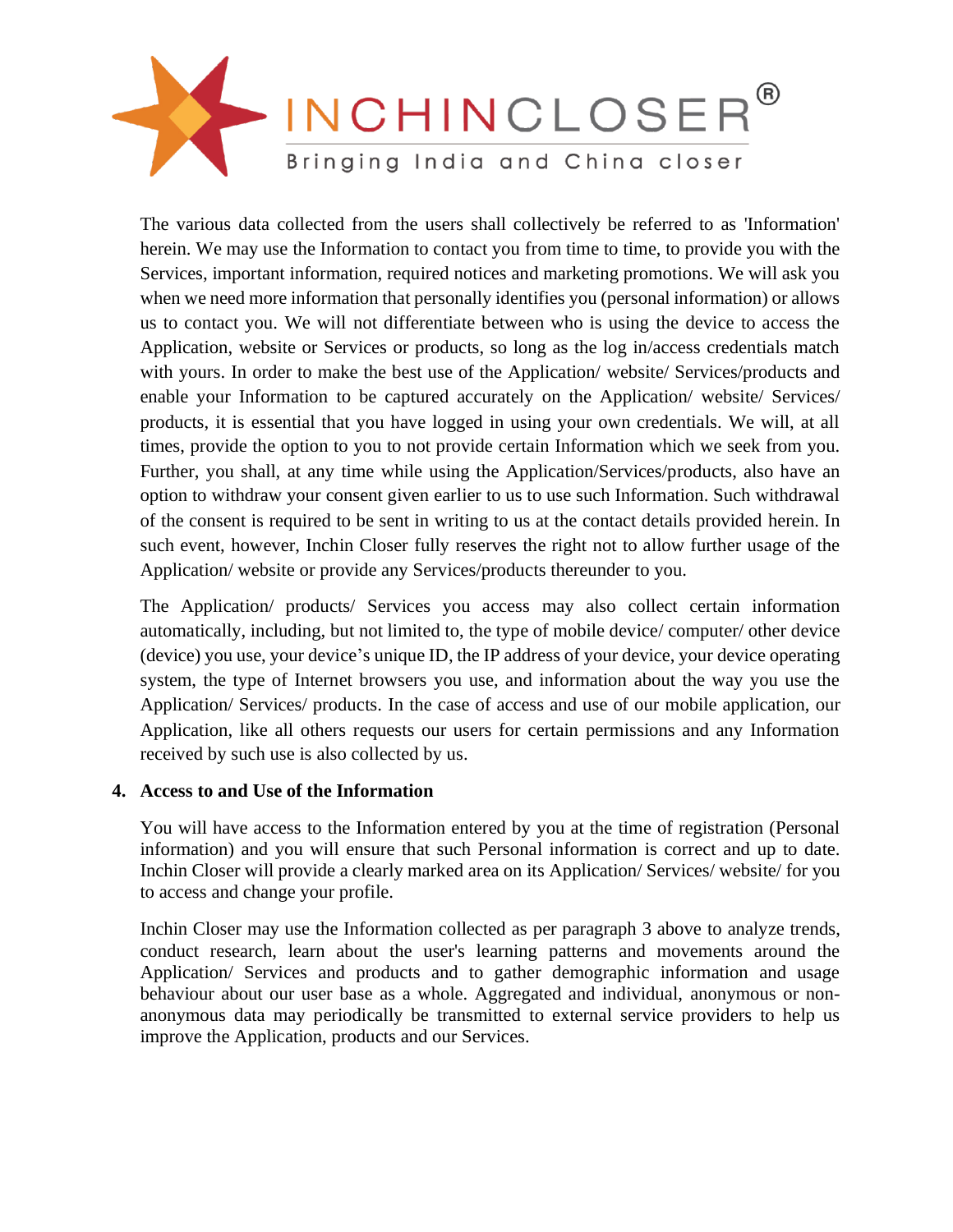

We may also use the Information provided to alert you by email or phone (through sms/call) to inform you about any new service/s offered by us or by any subsidiary/ affiliate or for any other information which we feel might be useful for you.

We will share your information with third parties only in the ways that are described below. We may use the individual data and behavior patterns combined with your Personal information to provide you with personalized content, and better your learning objectives. Third parties provide certain services which we may use to analyze the data and information to personalize, drive insights and help us better your experience or reach out to you with more value-added applications, products, information and services. However, these third-party companies do not have any independent right to share this information. We do not sell, trade or share your Information to any third party (except subsidiaries/affiliates of Inchin Closer for related offerings) unless, we have been expressly authorized by you either in writing or electronically to do so. We may at times provide aggregate statistics about our customers, traffic patterns, and related site information to reputable third parties, however this information when disclosed will be in an aggregate form and shall not contain any of your Personal Information. Inchin Closer will occasionally send email notices, messages or contact you to communicate about our Services, products and benefits, as they are considered an essential part of the Services/products you have chosen. We may disclose Information:

- (i) as required by law, such as to comply with a subpoena, or similar legal process.
- (ii) to enforce applicable the Terms and Conditions, including investigation of potential violations thereof.
- (iii) when we believe in good faith that disclosure is necessary to protect our rights, protect your safety or the safety of others, investigate fraud, address security or technical issues or respond to a government request.
- (iv) with our trusted services providers who work on our behalf, do not have an independent use of the information we disclose to them, and have agreed to adhere to the rules set forth in this Policy.
- (v) to protect against imminent harm to the rights, property or safety of the Application/ website/ Inchin Closer or its users or the public as required or permitted by law.
- (vi) with third party service providers in order to personalize the Application/ website/ Services/ products for a better user experience and to perform behavioral analysis.
- (vii)Any portion of the Information containing personal data relating to minors provided by You shall be deemed to be given with the consent of the minor's legal guardian. Such consent is deemed to be provided by your registration with Us. In the event a minor utilizes the Application/Website/Services, it is assumed that he/she has obtained the consent of the legal guardian or parents and such use is made available by the legal guardian or parents who have accepted these Terms and Conditions. Inchin Closer will not be responsible for any consequence that arises as a result of misuse of any kind of Our Application or any of Our products or Services that may occur by virtue of any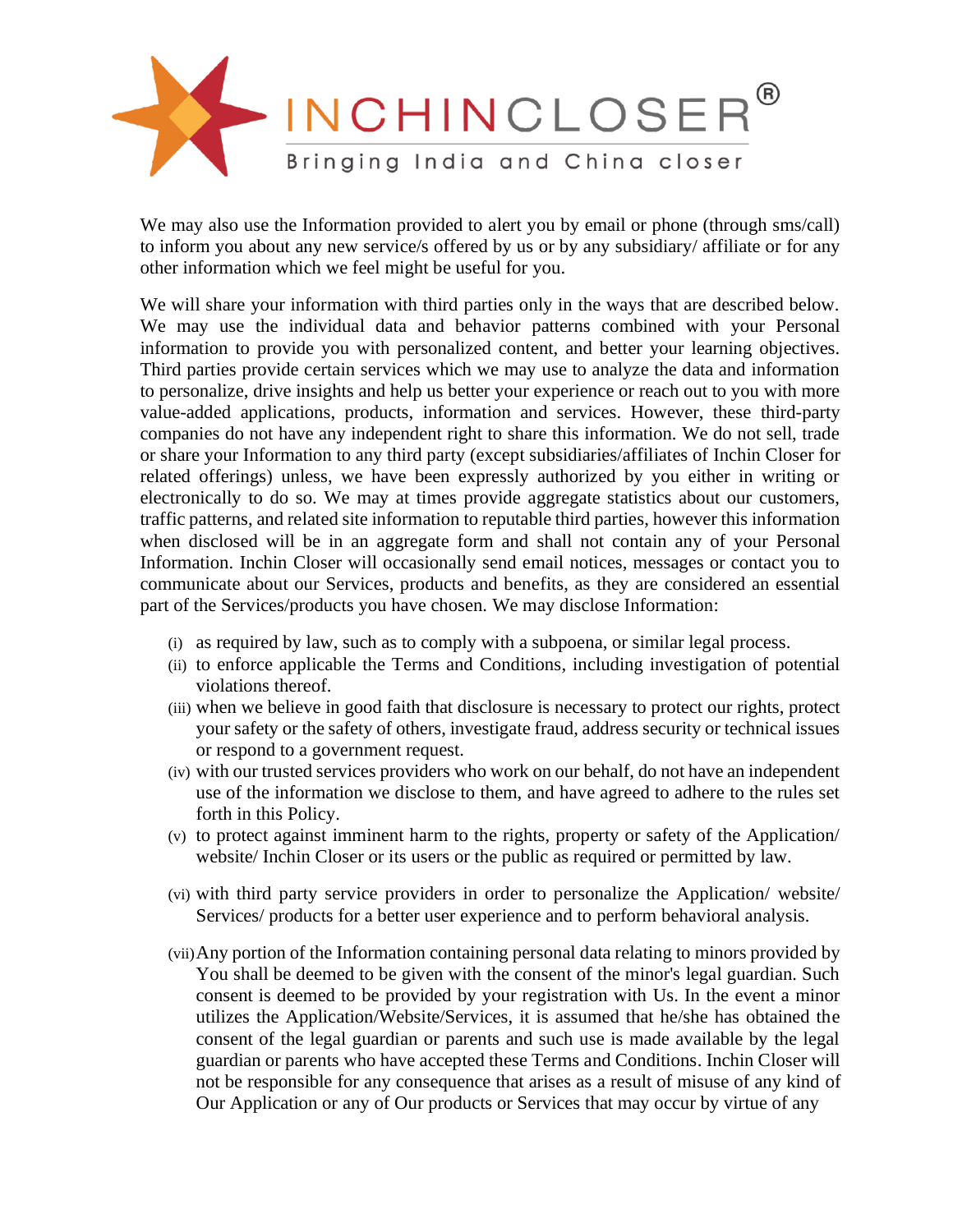# INCHINCLOSER Bringing India and China closer person including a minor registering for the Services/products provided. By using the products or Services You warrant that all the data provided by You is accurate and complete and that student using the Application has obtained the consent of parent/legal guardian (in case of minors). Inchin Closer reserves the right to terminate Your subscription and / or refuse to provide You with access to the products or Services if it is discovered that You are under the age of 18 (eighteen) years and the consent to use the products or Services is not made by Your parent/legal guardian or any information provided by You is inaccurate. You acknowledge that the Company does not have the responsibility to ensure that You conform to the aforesaid eligibility criteria. It shall be Your sole responsibility to ensure that You meet the required qualification. Any persons under the age of 18 (eighteen) should seek the consent of their parents/legal guardians before providing any Information about themselves or their parents and other family members on the Application.

# **5. Content**

As a condition of submitting any ratings, reviews, information, data, text, photographs, audio clips, audiovisual works, translations, or other materials on the Services ("Content"), you hereby grant to Inchin Closer a royalty free, perpetual, irrevocable, worldwide, nonexclusive, transferable, and sublicensable license to use, reproduce, copy, adapt, modify, merge, distribute, publicly display, create derivative works from, incorporate such Content into other works; sublicense through multiple tiers the Content, and acknowledge that this license cannot be terminated by you once your Content is submitted to the Services. You represent that you own or have secured all legal rights necessary for the Content submitted by you to be used by you, Inchin Closer, and others as described and otherwise contemplated in these Terms and Conditions. You understand that other users will have access to the Content and that neither they or Inchin Closer have any obligation to you or anyone else to maintain the confidentiality of the Content.

#### **6. Your Representations and Warranties**

You represent and warrant to Inchin Closer that your access and use of the Services will be in accordance with these Terms and Conditions and with all applicable laws, rules and regulations of India and any other relevant jurisdiction, including those regarding online conduct or acceptable content, and those regarding the transmission of data or information exported from India and/or the jurisdiction in which you reside. You further represent and warrant that you have created or own any material you submit via the Services (including Translation Materials, Activity Materials and Content) and that you have the right, as applicable, to grant us a license to use that material as set forth above or the right to assign that material to us as set forth below.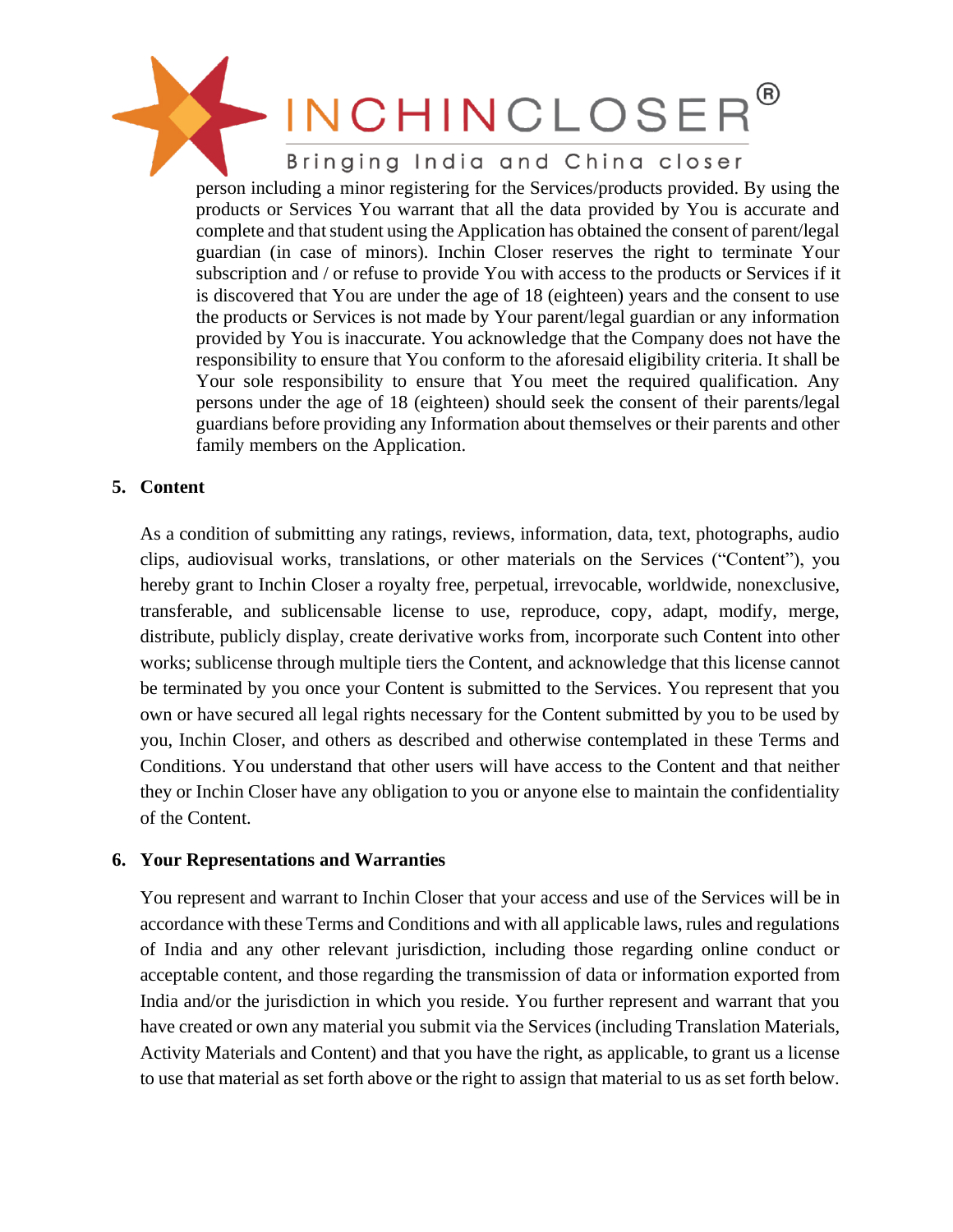

You represent and warrant that (1) you are not organized under the laws of, operating from, or otherwise ordinarily resident in a country or territory that is the target or comprehensive Indian economic or trade sanctions (i.e., an embargo) or (2) identified on a list of prohibited or restricted persons or otherwise the target of any Indian sanctions.

# **7. Cookie Policy**

We send cookies (small files containing a string of characters) to your computer, thereby uniquely identifying your browser. Cookies are used to track your preferences, help you login faster, and help us to determine user trends. This data is used to improve our Services, such as providing more content in areas of greater interest to a majority of users. Most browsers are initially set up to accept cookies, but you can reset your browser to refuse all cookies or to indicate when a cookie is being sent. Some of our features and services may not function properly if your cookies are disabled.

# **8. Public Forums**

When you use certain features on our website or on the LMS like the discussion forums and you post or share your personal information such as comments, messages, files, photos, etc. they will become available to all users, and will be in the public domain. All such sharing of information is done at your own risk. Please keep in mind that if you disclose personal information in your profile or when posting on our forums this information may become publicly available.

# **9. Inappropriate Use**

You will not upload, display or otherwise provide on or through the Services any content that: (i) is libelous, defamatory, abusive, threatening, harassing, hateful, offensive or otherwise violates any law or infringes upon the right of any third party (including copyright, trademark, privacy, publicity or other personal or proprietary rights); or (ii) in Inchin Closer's sole judgment, is objectionable or which restricts or inhibits any other person from using the Services or which may expose Inchin Closer or its users to any harm or liability of any kind.

#### **10. Indemnification of Inchin Closer**

You agree to defend, indemnify and hold harmless Inchin Closer and its proprietor, officers, employees, contractors, agents, suppliers, licensors, successors and assigns, from and against any and all losses, claims, causes of action, obligations, liabilities and damages whatsoever, including attorneys' fees, arising out of or relating to your access or use of the Service, any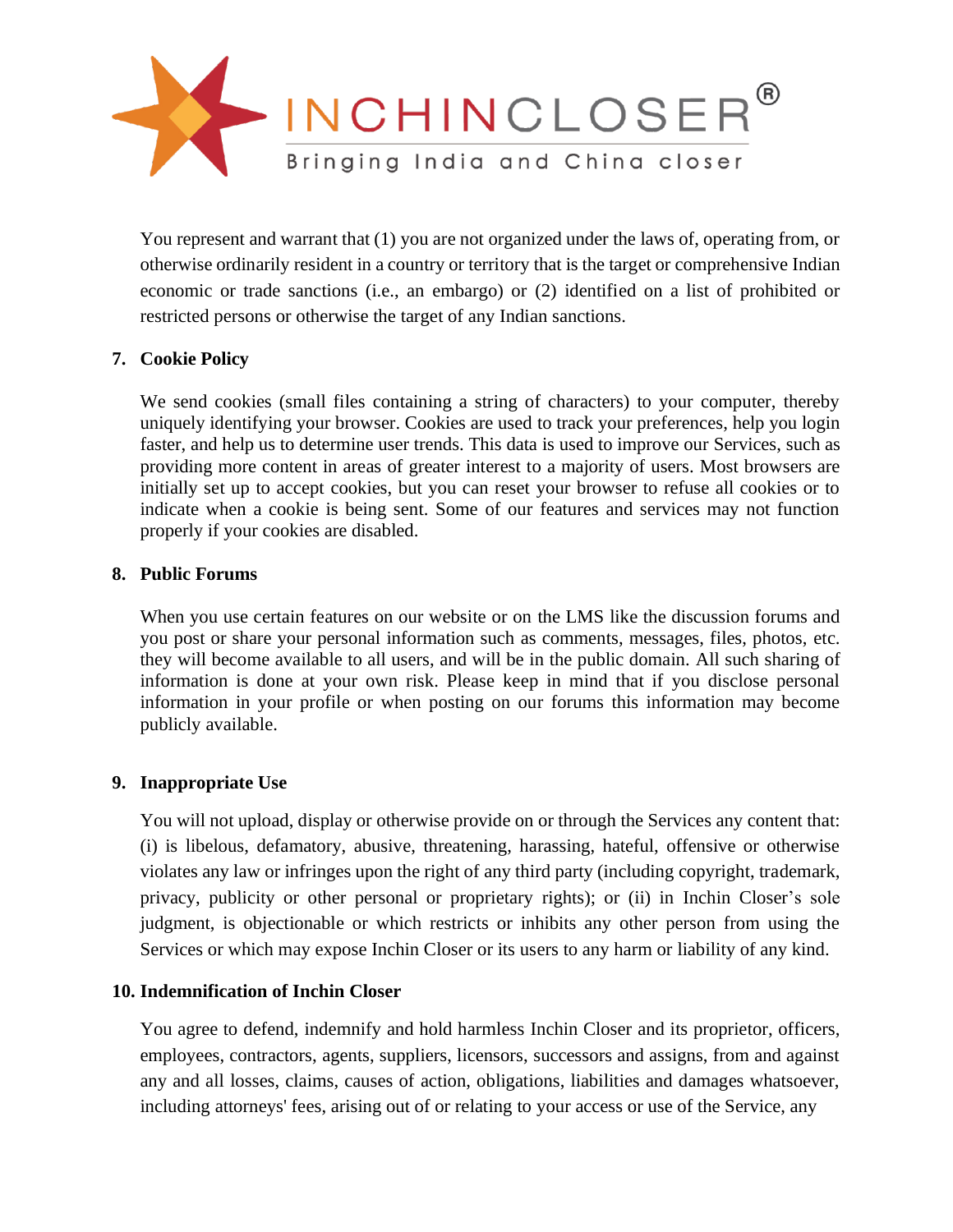

false representation made to us (as part of these Terms and Conditions or otherwise), your breach of any of these Terms and Conditions, or any claim that any translation we provide to you is inaccurate, inappropriate, or defective in any way whatsoever.

# **11. License to Apps**

Subject to the terms of these Terms and Conditions, Inchin Closer grants you a nontransferable, non-exclusive license to download, install, and use one copy of the 'Inchin Closer App' (the App) in object code form only on an interactive wireless device that you own or control. You may not derive or attempt to derive the source code of all or any portion of the App, permit any third party to derive or attempt to derive such source code, or reverse engineer, decompile, disassemble, or translate the App or any part thereof. Inchin Closer and its licensors own and shall retain all intellectual property rights and other rights in and to the App, and any changes, modifications, or corrections thereto. The following terms and conditions apply to you only if you are using the App from the Apple App Store. To the extent the other terms and conditions of these Terms and Conditions are less restrictive than, or otherwise conflict with, the terms and conditions of this paragraph, the more restrictive or conflicting terms and conditions in this paragraph apply, but solely with respect to App from the Apple App Store. You acknowledge and agree that these Terms and Conditions are solely between you and Inchin Closer, not Apple, and that Apple has no responsibility for the App or content thereof. Your use of the App must comply with the App Store Terms of Service. You acknowledge that Apple has no obligation whatsoever to furnish any maintenance and support services with respect to the App. In the event of any failure of the App to conform to any applicable warranty, you may notify Apple, and Apple will refund the purchase price, if any, for the App to you; to the maximum extent permitted by applicable law, Apple will have no other warranty obligation whatsoever with respect to the App, and any other claims, losses, liabilities, damages, costs or expenses attributable to any failure to conform to any warranty will be solely governed by these Terms and Conditions. You and Inchin Closer acknowledge that Apple is not responsible for addressing any claims of you or any third party relating to the App or your possession and/or use of the App, including, but not limited to: (i) product liability claims; (ii) any claim that the App fails to conform to any applicable legal or regulatory requirement; and (iii) claims arising under consumer protection or similar legislation. You and Inchin Closer acknowledge that, in the event of any third-party claim that any App or your possession and use of that App infringes that third party's intellectual property rights, Inchin Closer, not Apple, will be solely responsible for the investigation, defense, settlement and discharge of any such intellectual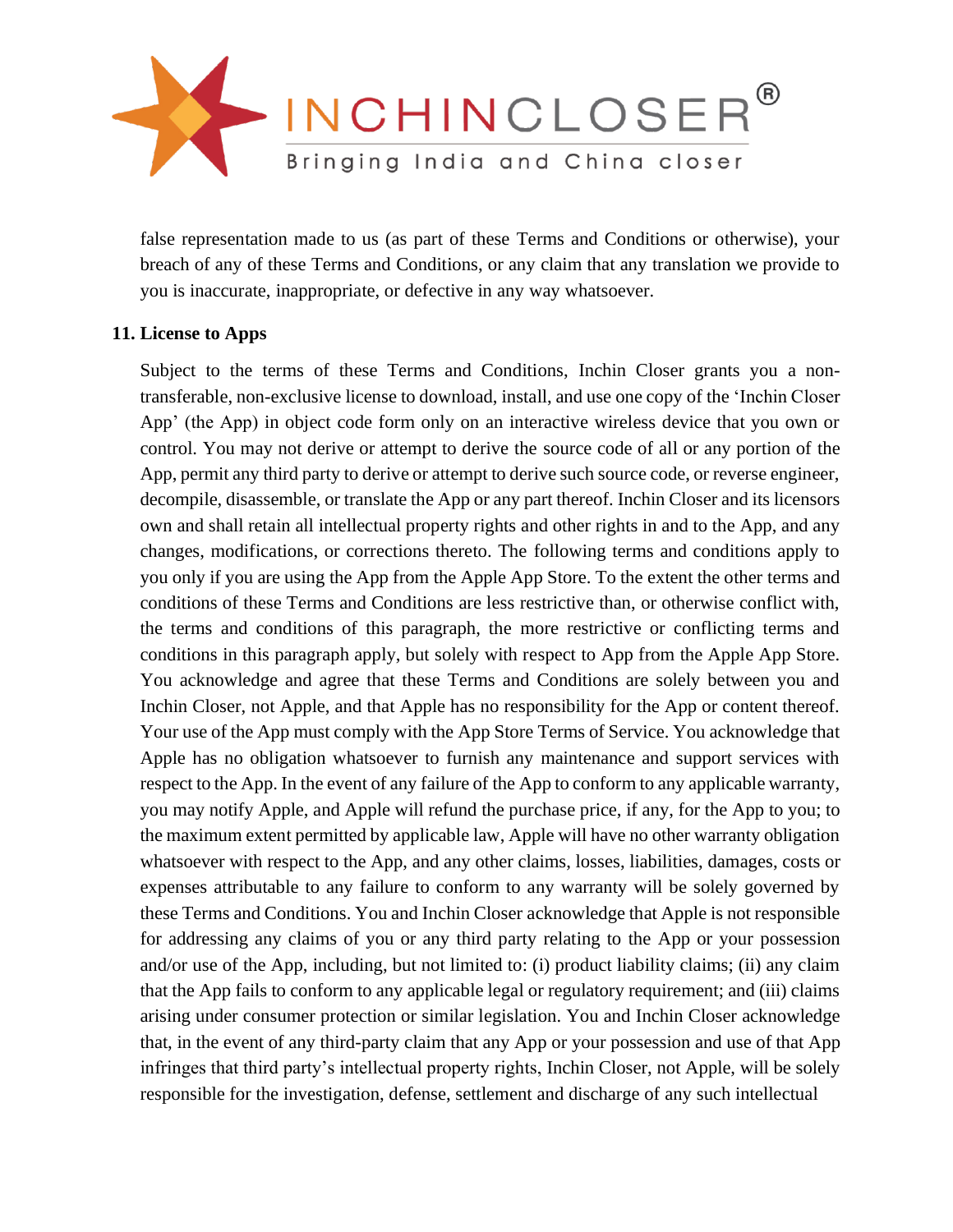

property infringement claim to the extent required by these Terms and Conditions. You must comply with applicable third-party terms of agreement when using the App. You and Inchin Closer acknowledge and agree that Apple, and Apple's subsidiaries, are third party beneficiaries of these Terms and Conditions as they relate to your license of the App, and that, upon your acceptance of these Terms and Conditions, Apple will have the right (and will be deemed to have accepted the right) to enforce these Terms and Conditions against you as a third-party beneficiary thereof.

# **12. Online Purchases**

In the Services, you may purchase, with "real world" money, a limited, personal, nontransferable, non-sublicensable, revocable license to use "virtual currency" solely for use in the Services for purchase of "virtual in-app items" (together with "virtual currency," "Virtual Items"). You are allowed to purchase Virtual Items through the Services, and not in any other way.

Inchin Closer may manage, regulate, control, modify, or eliminate Virtual Items at any time, with or without notice. Inchin Closer may update the pricing of Virtual Items at any time in its sole discretion and may add new Virtual Items for additional fees. Inchin Closer shall have no liability to you or any third party in the event that Inchin Closer exercises any such rights.

The transfer of Virtual Items is prohibited except where expressly authorized in the Services. Other than as expressly authorized in the Services, you shall not sell, redeem or otherwise transfer Virtual Items to any person or entity, including but not limited to Inchin Closer, another user, or any third party.

You agree to pay all fees and applicable taxes incurred by you or anyone using a Inchin Closer account registered to you. Inchin Closer may revise the pricing for the goods and services offered through the Services at any time. All information that you provide in connection with a purchase or transaction or other monetary transaction interaction with the Services must be accurate, complete, and current. You agree to pay all charges incurred by users of your credit card, debit card, or other payment method used in connection with a purchase or transaction or other monetary transaction interaction with the Services at the prices in effect when such charges are incurred. You will pay any applicable taxes, if any, relating to any such purchases, transactions or other monetary transaction interactions.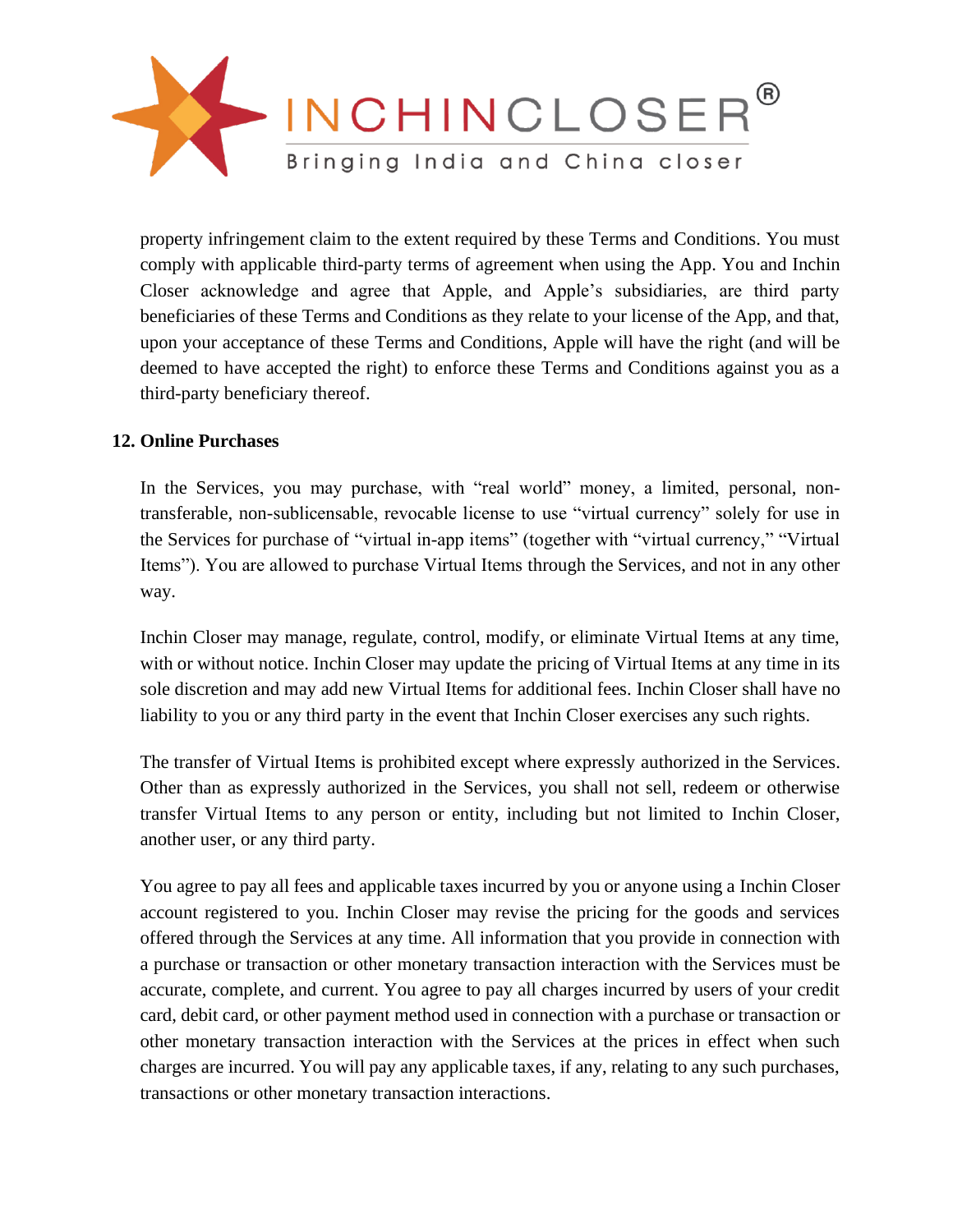

#### **13. Payment Processors**

All financial transactions made in connection with the Services will be processed by a third party in accordance with their respective terms of use, privacy policy, and/or any applicable payment terms and conditions. Any reliance placed by you on the practices of such third party will be entirely at your consequences. In no event will Inchin Closer be responsible for the actions or inactions of any third party payment processor, including, but not limited to, system downtime or payment service outages.

#### **14. Course Fee and Refund Policy**

The Course Fee (Fees) applicable for a particular course shall be subject to revision without prior notice and Inchin Closer reserves the right to revise the Fees as applicable. The Fees shall be payable in cash, cheque or as online transfers. In case of late payment of fees, late fees shall be charged. After registration, if a student is unable to start the course he has registered for, he can avail 100% refund upto one week before the start of the said course. If Inchin Closer is informed of a student's withdrawal within the last week of start date of the class, or if the class has started and the student hasn't yet attended a class and wishes to withdraw, Inchin Closer reserves the right to decide to return the fees in full or a percentage of the same, subject to materials having being personalized for the said student and a place having being reserved for the said class. This refund policy shall not apply if the student has already attended one or more classes of the course and is unable to complete the course for any reason. In such a scenario, it is mandatory that the student send in an email to Inchin Closer about his reasons for discontinuation and request to utilise the RRR policy of Inchin Closer. Under this Return, Relearn and Revise Policy (RRR policy), any student who has registered for a particular course, but is unable to complete it, or wishes to return to the level for any particular reason can re‐attend any class of that level within a year after informing Inchin Closer staff and without paying any extra fees. Under these circumstances, the fees paid by the students for a particular level, at the time of registration may be adjusted against another student or the same student may join another course convenient to him, with prior written intimation to Inchin Closer. However, under any circumstances, fees paid for group classes will not be adjusted against private classes or any other service provided by Inchin Closer.

In the event that Inchin Closer suspends or terminates your use of the Services or for breach of these Terms and Conditions or you close your account voluntarily, you understand and agree that you will receive no refund or exchange of any kind, including for any unused virtual currency or other Virtual Item, any Content or data associated with your use of the Services, or for anything else.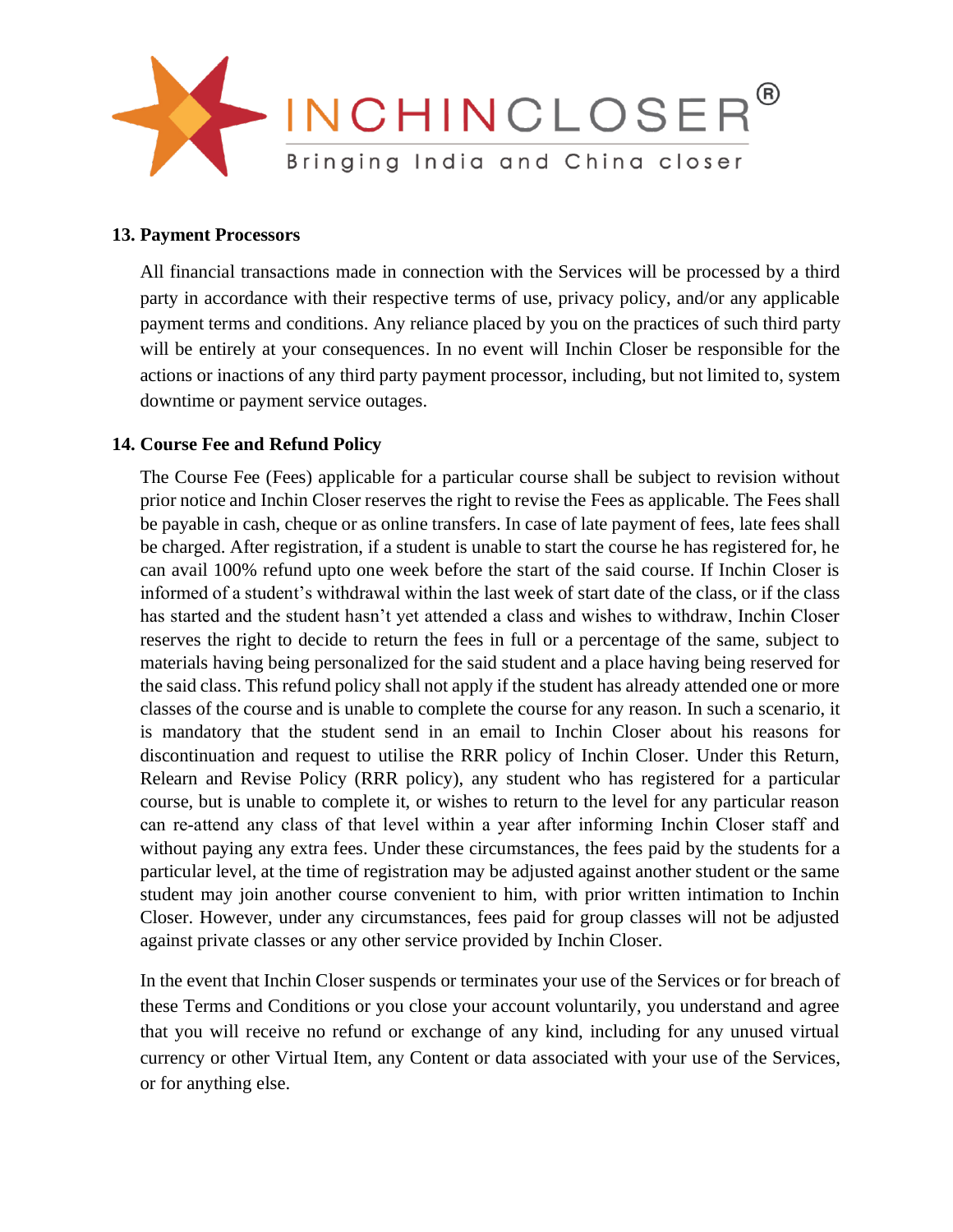

# **15. Third-Party Links, Sites, and Services**

The Services may contain links to third-party websites, advertisers, services, special offers, or other events or activities that are not owned or controlled by Inchin Closer. We do not endorse or assume any responsibility for any such third-party sites, information, materials, products, or services. If you access any third party website, service, or content from Inchin Closer, you understand that these Terms and Conditions and our Privacy Policy do not apply to your use of such sites. You expressly acknowledge and agree that Inchin Closer shall not be responsible or liable, directly or indirectly, for any damage or loss arising from your use of any third-party website, service, or content.

The Services may include advertisements, which may be targeted to the Content or information on the website including the LMS, or other information. The types and extent of advertising by Inchin Closer on the Service are subject to change. In consideration for Inchin Closer granting you access to and use of the Services, you agree that Inchin Closer and its third party providers and partners may place such advertising in connection with the display of content or information submitted by you or others.

#### **16. SECURITY**

Inchin Closer is concerned about safeguarding the confidentiality of its users Information. We provide safeguards to protect the Information we process and maintain. Access to this Information is limited to authorized employees on a need-to-know basis only, in order to operate, develop or improve our Application/ Services/ products/ website. Please be aware that, although we endeavor to provide reasonable security for the Information we process and maintain, no security system can prevent all potential security breaches.

We also adopt reasonable security measures to protect your password from being exposed or disclosed to anyone.

# **17. NO REPRESENTATIONS OR WARRANTIES BY INCHIN CLOSER**

THE SERVICES, INCLUDING ALL IMAGES, AUDIO FILES AND OTHER CONTENT THEREIN, AND ANY OTHER INFORMATION, PROPERTY AND RIGHTS GRANTED OR PROVIDED TO YOU BY INCHIN CLOSER ARE PROVIDED TO YOU ON AN "AS IS" BASIS. INCHIN CLOSER AND ITS SUPPLIERS MAKE NO REPRESENTATIONS OR WARRANTIES OF ANY KIND WITH RESPECT TO THE SERVICES, EITHER EXPRESS OR IMPLIED, AND ALL SUCH REPRESENTATIONS AND WARRANTIES, INCLUDING WARRANTIES OF MERCHANTABILITY, FITNESS FOR A PARTICULAR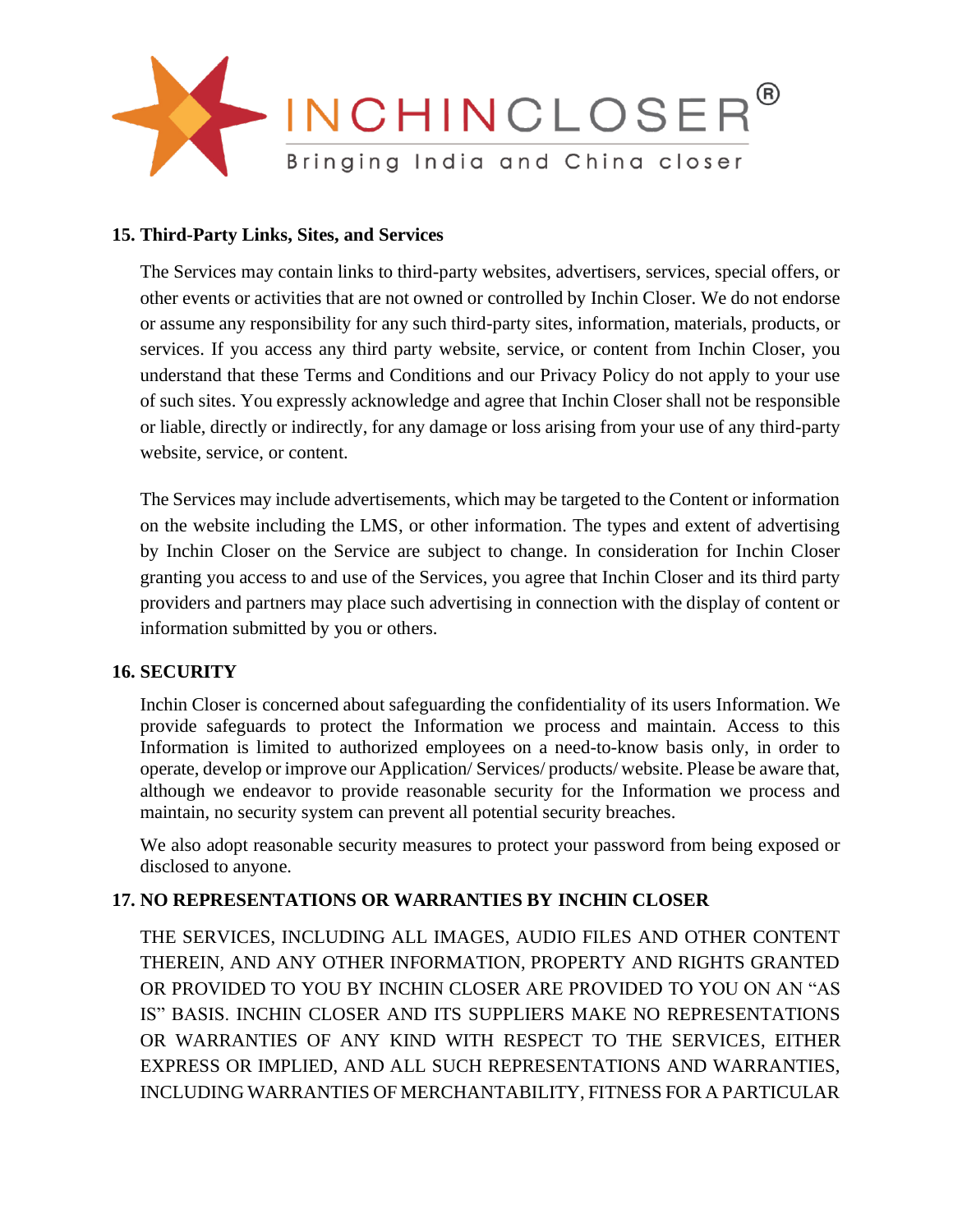

PURPOSE OR NON-INFRINGEMENT, ARE EXPRESSLY DISCLAIMED. WITHOUT LIMITING THE GENERALITY OF THE FOREGOING, INCHIN CLOSER DOES NOT MAKE ANY REPRESENTATION OR WARRANTY OF ANY KIND RELATING TO ACCURACY, SERVICE AVAILABILITY, COMPLETENESS, INFORMATIONAL CONTENT, ERROR-FREE OPERATION, RESULTS TO BE OBTAINED FROM USE, OR NON-INFRINGEMENT. ACCESS AND USE OF THE SERVICES MAY BE UNAVAILABLE DURING PERIODS OF PEAK DEMAND, SYSTEM UPGRADES, MALFUNCTIONS OR SCHEDULED OR UNSCHEDULED MAINTENANCE OR FOR OTHER REASONS. SOME JURISDICTIONS DO NOT ALLOW THE EXCLUSION OF IMPLIED WARRANTIES, SO THE ABOVE EXCLUSION MAY NOT APPLY TO YOU.

# **18. LIMITATION ON TYPES OF DAMAGES/LIMITATION OF LIABILITY**

IN NO EVENT WILL INCHIN CLOSER BE LIABLE TO YOU OR ANY THIRD PARTY CLAIMING THROUGH YOU (WHETHER BASED IN CONTRACT, TORT, STRICT LIABILITY OR OTHER THEORY) FOR INDIRECT, INCIDENTAL, SPECIAL, CONSEQUENTIAL OR EXEMPLARY DAMAGES ARISING OUT OF OR RELATING TO THE ACCESS OR USE OF, OR THE INABILITY TO ACCESS OR USE, THE SERVICES OR ANY PORTION THEREOF, INCLUDING BUT NOT LIMITED TO THE LOSS OF USE OF THE SERVICE, INACCURATE RESULTS, BUSINESS INTERRUPTION, OR DAMAGES STEMMING FROM LOSS OR CORRUPTION OF DATA OR DATA BEING RENDERED INACCURATE, THE COST OF RECOVERING ANY DATA, THE COST OF SUBSTITUTE SERVICES OR CLAIMS BY THIRD PARTIES FOR ANY DAMAGE TO COMPUTERS, SOFTWARE, MODEMS, TELEPHONES, MOBILE PHONES OR OTHER PROPERTY, EVEN IF INCHIN CLOSER HAS BEEN ADVISED OF THE POSSIBILITY OF SUCH DAMAGES. INCHIN CLOSER'S LIABILITY TO YOU OR ANY THIRD PARTY CLAIMING THROUGH YOU FOR ANY CAUSE WHATSOEVER, AND REGARDLESS OF THE FORM OF THE ACTION, IS LIMITED TO THE AMOUNT PAID, IF ANY, BY YOU TO INCHIN CLOSER FOR THE SERVICES IN THE 12 MONTHS PRIOR TO THE INITIAL ACTION GIVING RISE TO LIABILITY. THIS IS AN AGGREGATE LIMIT. THE EXISTENCE OF MORE THAN ONE CLAIM HEREUNDER WILL NOT INCREASE THIS LIMIT.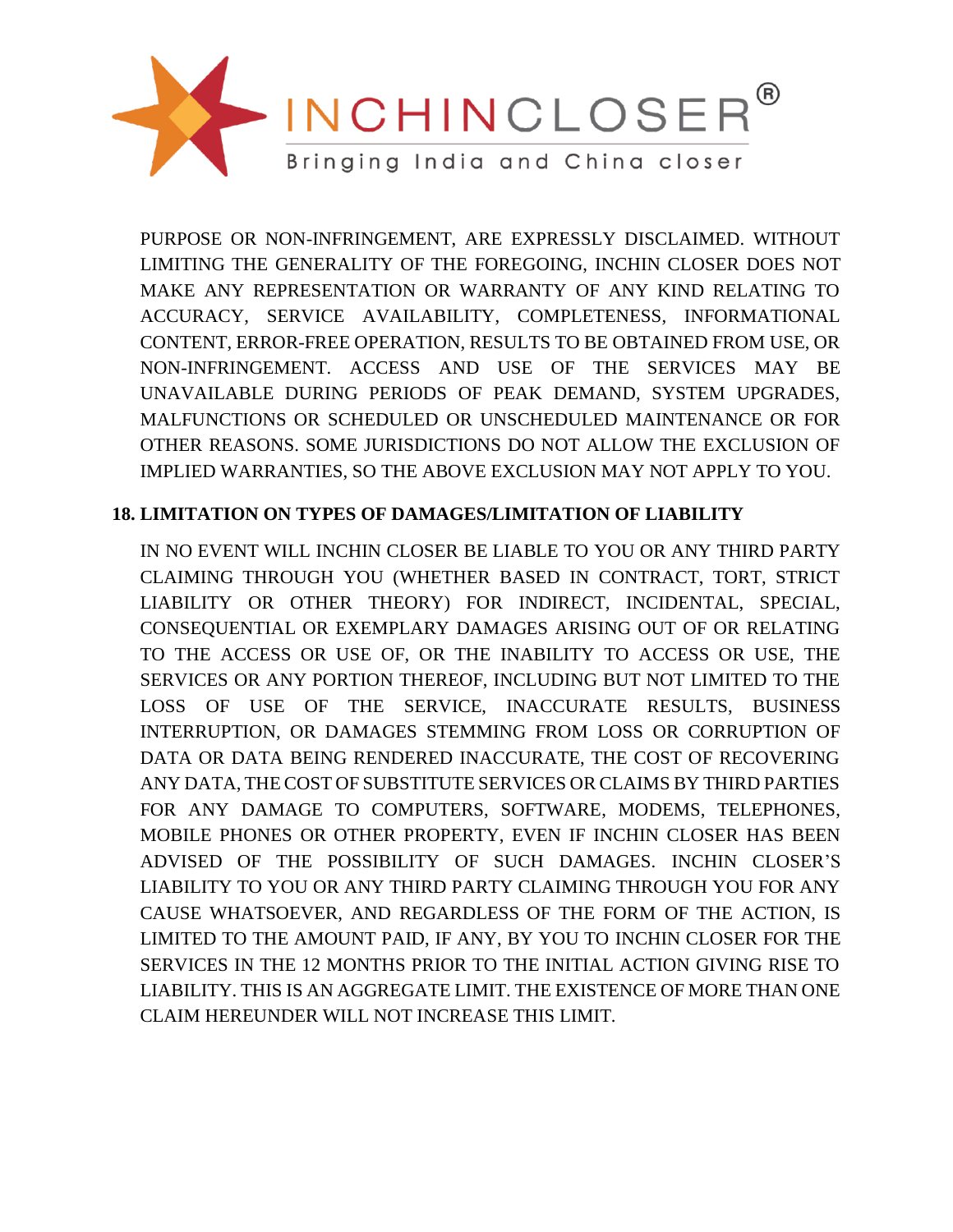

#### **19. Termination**

Inchin Closer may terminate your access and use of the Services immediately at any time, for any reason, and at such time you will have no further right to use the Services. You may terminate your Inchin Closer account at any time by following the instructions available through the Services. The provisions of these Terms and Conditions relating to the protection and enforcement of Inchin Closer's proprietary rights, your representations and warranties, disclaimer of representations and warranties, release and indemnities, limitations of liability and types of damages, ownership of data and information, governing law and venue, and miscellaneous provisions shall survive any such termination.

# **20. Proprietary Rights in Service Content and Activity Materials**

All content available through the Services, including all information, content, material, designs, text, graphics, images, trademarks, services marks, trade names, and trade secrets including but not limited to the software, audio and other files, and their selection and arrangement (the "Service Content"), are the proprietary property of Inchin Closer or its licensors. No Service Content may be modified, copied, distributed, framed, reproduced, republished, downloaded, scraped, displayed, posted, transmitted, or sold in any form or by any means, in whole or in part, other than as expressly permitted in these Terms and Conditions. You may not use any data mining, robots, scraping or similar data gathering or extraction methods to obtain Service Content. As between you and Inchin Closer, all data, information and materials generated from your access and use of the educational activities made available on or through the Services, including translated content generated by you (collectively, the "Activity Materials"), shall be exclusively owned by Inchin Closer, and you shall not have any right to use such Activity Materials except as expressly authorized by these Terms and Conditions. Activity Materials will not include Translation Materials. By using the Services, you hereby assign to Inchin Closer any and all rights, title and interest, including any intellectual property rights or proprietary rights, in the Activity Materials. All rights of Inchin Closer or its licensors that are not expressly granted in these Terms and Conditions are reserved to Inchin Closer and its licensors.

#### **21. Trademarks**

"Inchin Closer," and all other trademarks, service marks, graphics and logos used in connection with the Services are trademarks or service marks of Inchin Closer or their respective owners, and certain of them are registered with the Trademarks Registry, Government of India, Patent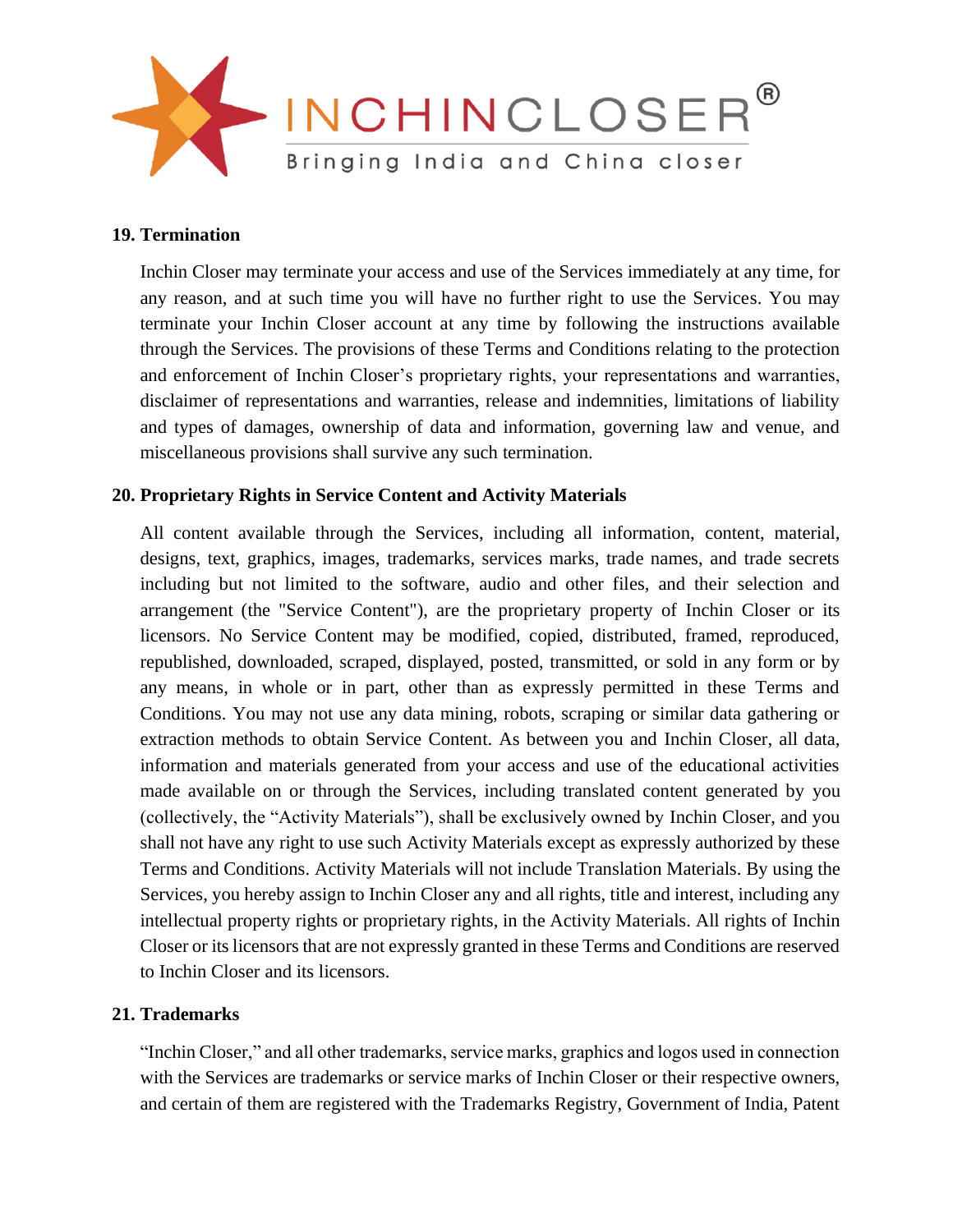

and Trademark Office. Access and use of the Services does not grant or provide you with the right or license to reproduce or otherwise use the Inchin Closer name or any Inchin Closer or third-party trademarks, service marks, graphics, or logos.

You recognize, acknowledge and accept that the ownership of all trademarks, copyright, logos, service marks and other intellectual property owned by any third party shall continue to vest with such party and You are not permitted to use the same without the consent of the respective third party.

# **22. Privacy**

Use of the Services is also governed by our Privacy Policy, a copy of which is located at  $\lceil \bullet \rceil$ . By using the Services, you consent to the terms of the Privacy Policy.

# **23. Notice for Claims of Copyright Violations and Agent for Notice**

Inchin Closer has no intent to copy, paste or steal any proprietary information, royalty images or text.

If you are a copyright owner and have a good faith belief that any material available through the Services infringes upon your copyrights, you may submit a copyright infringement notification to Inchin Closer by providing us with the following information in writing:

- $\circ$  An electronic or physical signature of the copyright owner or the person authorized to act on behalf of the owner of the copyright interest.
- o A description of the copyrighted work that you claim has been infringed.
- $\circ$  A description of where the material that you claim is infringing is located on the Services, with enough detail that we may find it on the Services.
- o Your address, telephone number, and email address.
- o A statement by you that you have a good faith belief that the disputed use is not authorized by the copyright owner, its agent, or the law; and
- o A statement by you made under penalty of perjury, that the above information in your notice is accurate and that you are the copyright owner or are authorized to act on the copyright owner's behalf.

Please consult your legal counsel for further details. Inchin Closer's Agent for Notice of claims of copyright infringement can be reached as follows:

By mail: 61A, Jaldarshan, 51 Nepean Sea Road, Mumbai 400026, India.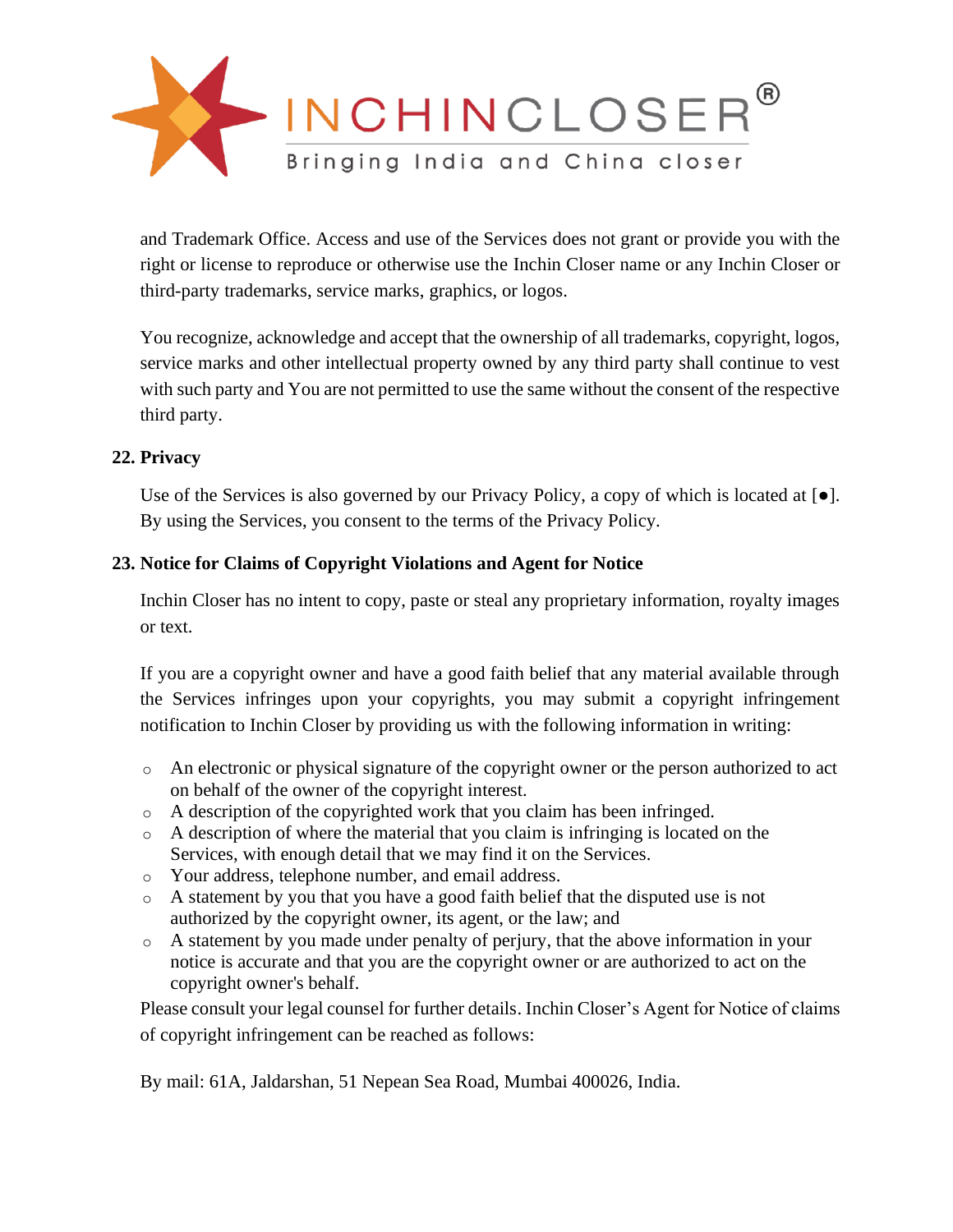

By email: [learnchinese@inchincloser.com](mailto:learnchinese@inchincloser.com)

**Governing Law and Arbitration; No Class Action:** These Terms and Conditions, its subject matter and Inchin Closer's and your respective rights under these Terms and Conditions, as well as and any claim, cause of action or dispute ("claim") arising out of or related to these Terms and Conditions, shall be governed by and construed under the Arbitration and Conciliation Act, 1996, excluding the conflict of law provisions of that or any other jurisdiction, regardless of your country of origin or where you access the Service. ANY DISPUTE OR CLAIM RELATING IN ANY WAY TO THESE TERMS AND CONDITIONS OR THE SERVICE WILL BE RESOLVED BY BINDING ARBITRATION, RATHER THAN IN COURT, except for Inchin Closer's right to seek injunctive relief as set forth below. Unless otherwise expressly required by applicable law, each party shall bear its own attorneys' fees without regard to which party is deemed the prevailing party in the arbitration proceeding.

If you do not want to arbitrate disputes with Inchin Closer and you are an individual, you may opt out of this arbitration agreement by sending an email to [learnchinese@inchincloser.com](mailto:learnchinese@inchincloser.com) within 30 days of the day you first access or use the Service.

If you intend to seek arbitration you must first send written notice to [learnchinese@inchincloser.com](mailto:learnchinese@inchincloser.com) of your intent to arbitrate ("Notice"). The Notice to Inchin Closer should be sent by any of the following means: (i) electronic mail to learnchinese@inchincloser.com; or (ii) sending the Notice by courier to 61A, Jaldarshan, 51 Nepean Sea Road, Mumbai 400026, India, Attention: Nazia Vasi. The Notice must describe the nature and basis of the claim or dispute; set forth the specific relief sought; and set forth your name, address and contact information. If we intend to seek arbitration against you, we will send any notice of dispute to you at the contact information we have for you.

The arbitration will be conducted before a neutral single arbitrator in Mumbai, India, whose decision will be final and binding, and the arbitral proceedings will be governed by the provisions of the Arbitration and Conciliation Act, 1996. The arbitration will be conducted in the English language. Judgment on the award rendered by the arbitrator may be entered in any court of competent jurisdiction. For any claim where the potential award is reasonably likely to be Rs. 8,00,000/- (INR Eight Lakhs only) or less, either you or Inchin Closer may elect to have the dispute resolved through non-appearance-based arbitration.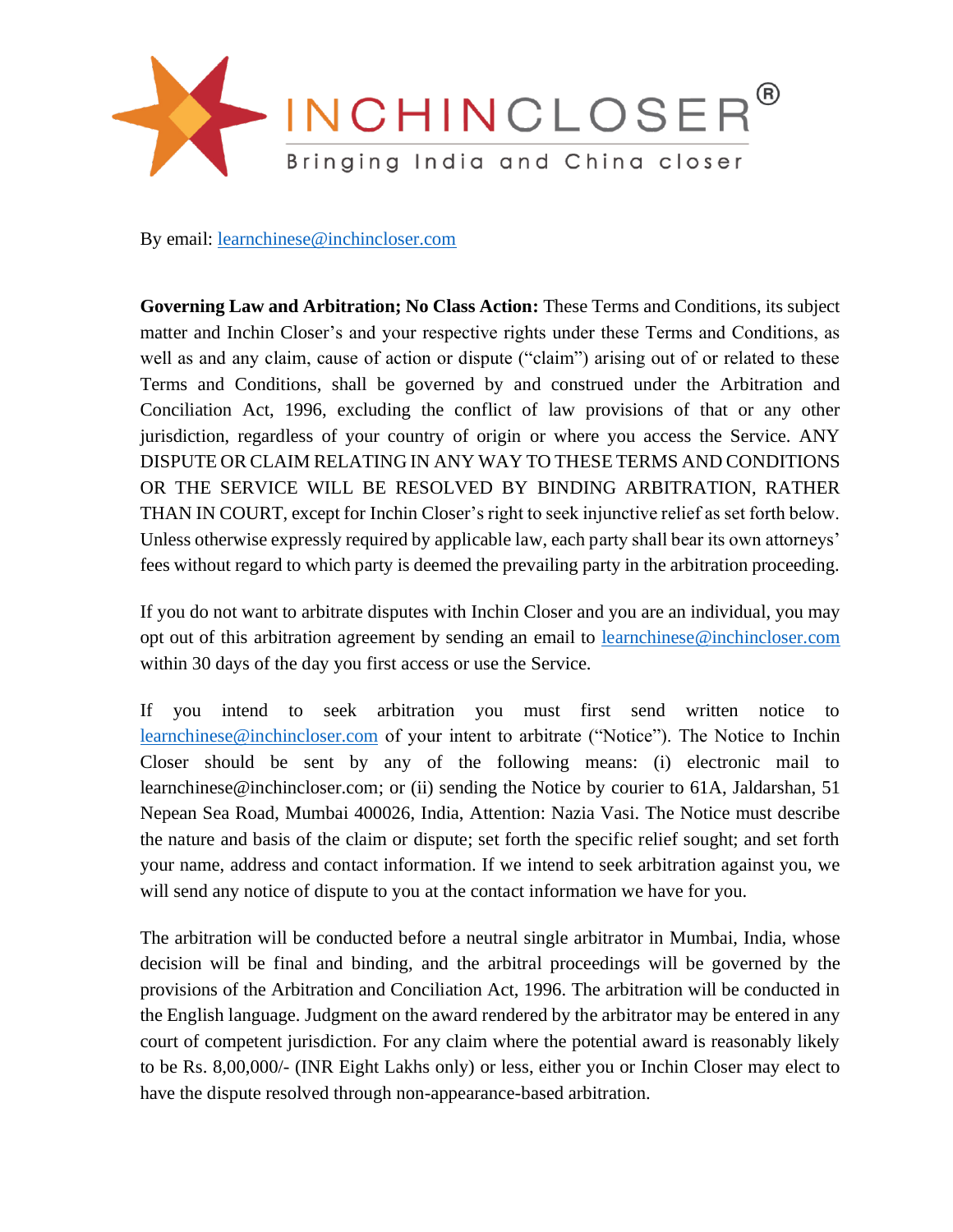

To the fullest extent permitted by applicable law, YOU AND INCHIN CLOSER EACH AGREE THAT ANY DISPUTE RESOLUTION PROCEEDING WILL BE CONDUCTED ONLY ON AN INDIVIDUAL BASIS AND NOT IN A CLASS, CONSOLIDATED OR REPRESENTATIVE ACTION. If a court of competent jurisdiction finds the foregoing arbitration provisions invalid or inapplicable, you and Inchin Closer agree that all claims arising out of or related to these Terms and Conditions must be resolved exclusively by the Courts located in Mumbai, India, and you and Inchin Closer each agree to submit to the exercise of personal jurisdiction of such courts for the purpose of litigating all such claims. Notwithstanding the above, you agree that Inchin Closer shall still be allowed to apply for and obtain injunctive remedies (or an equivalent type of urgent legal relief) in any jurisdiction.

# **24. Language**

This agreement was originally written in English. To the extent any translated version of this agreement conflicts with the English version, the English version controls.

# **25. Miscellaneous**

- (a) These Terms and Conditions constitute the entire agreement between Inchin Closer and you concerning the subject matter hereof. In the event that any of the Terms and Conditions are held by a court or other tribunal of competent jurisdiction to be unenforceable, such provisions shall be limited or eliminated to the minimum extent necessary so that these Terms and Conditions shall otherwise remain in full force and effect. A waiver by Inchin Closer or you of any provision of these Terms and Conditions or any breach thereof, in any one instance, will not waive such term or condition or any subsequent breach thereof. Inchin Closer may assign its rights or obligations under these Terms and Conditions without condition. These Terms and Conditions will be binding upon and will inure to the benefit of Inchin Closer and you, and Inchin Closer's and your respective successors and permitted assigns.
- (b) Inchin Closer's Services, including the Application and content, are compatible only with certain devices/ tablets/ instruments/ hardware. Inchin Closer shall not be obligated to provide workable services for any instruments that are not recognized by Inchin Closer or those instruments that may be purchased from any third party which are not compatible with the Inchin Closer's Services. Inchin Closer reserves the right to upgrade the type of compatible devices as required from time to time.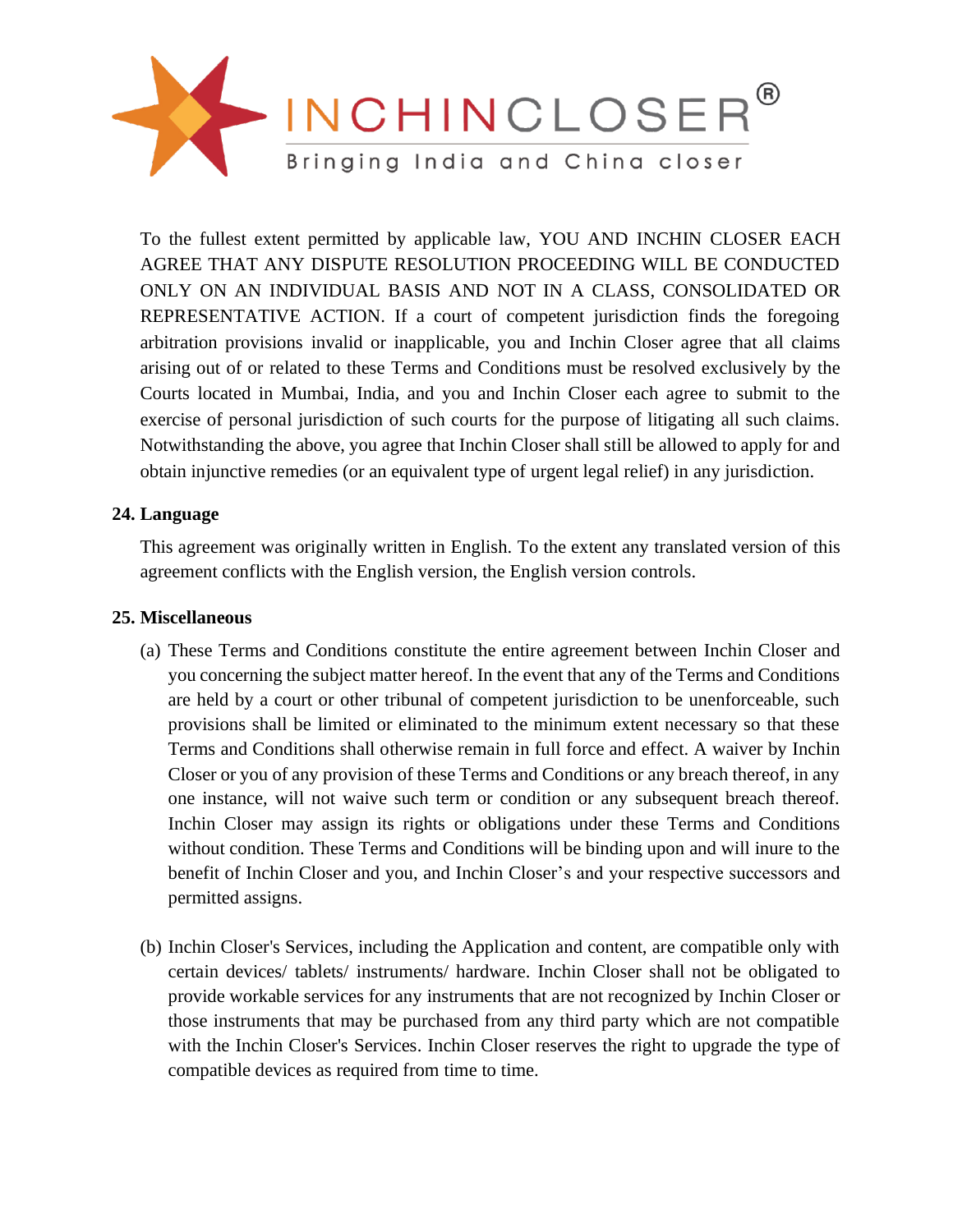

- (c) Your use of our products, website, Application and Services is solely for Your personal and non-commercial use. Any use of the Application, Website, Services or products or their contents other than for personal purposes is prohibited. Your personal and noncommercial use of this Application, website, products and / or our Services shall be subjected to the following restrictions:
	- i. You may not decompile, reverse engineer, or disassemble the contents of the Application and / or our website and/or Services/ products or modify, copy, distribute, transmit, display, perform, reproduce, publish, license, create derivative works from, transfer, or sell any information or software obtained from the Application and / or our website and/or Services/products, or remove any copyright, trademark registration, or other proprietary notices from the contents of the Application and / or and / or our website and/or Services/products.
	- ii. You will not (a) use this Application and / or our website and/or any of our product/s or Service/s for commercial purposes of any kind, or (b) advertise or sell the Application or any products, Services or domain names or otherwise (whether or not for profit), or solicit others (including, without limitation, solicitations for contributions or donations) or use any public forum for commercial purposes of any kind, or (c) use the Application and / or website/our products and Services in any way that is unlawful, or harms Inchin Closer or any other person or entity as determined by Inchin Closer.
	- iii. No User shall be permitted to perform any of the following prohibited activities while availing our Services:
		- a. Making available any content that is misleading, unlawful, harmful, threatening, abusive, tortious, defamatory, libelous, vulgar, obscene, child-pornographic, lewd, lascivious, profane, invasive of another's privacy, hateful, or racially, ethnically or otherwise objectionable;
		- b. Stalking, intimidating and/or harassing another and/or inciting other to commit violence;
		- c. Transmitting material that encourages anyone to commit a criminal offence, that results in civil liability or otherwise breaches any relevant laws, regulations or code of practice;
		- d. Interfering with any other person's use or enjoyment of the Application/Website/Services;
		- e. Making, transmitting or storing electronic copies of materials protected by copyright without the permission of the owner, committing any act that amounts to the infringement of intellectual property or making available any material that infringes any intellectual property rights or other proprietary rights of anyone else;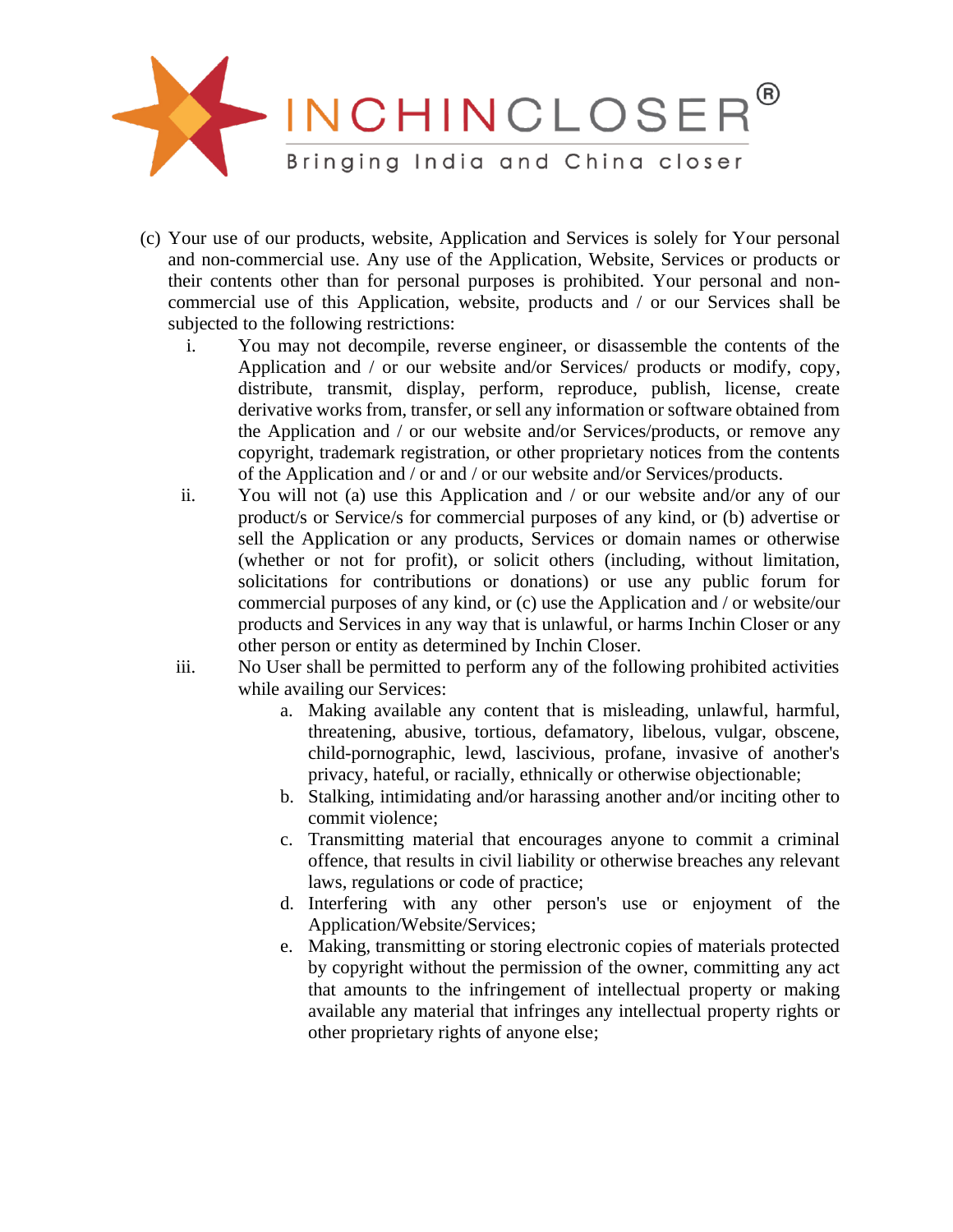

- f. Make available any content or material that You do not have a right to make available under any law or contractual or fiduciary relationship, unless You own or control the rights thereto or have received all necessary consents for such use of the content;
- g. Impersonate any person or entity, or falsely state or otherwise misrepresent Your affiliation with a person or entity;
- h. Post, transmit or make available any material that contains viruses, trojan horses, worms, spyware, time bombs, cancelbots, or other computer programming routines, code, files or such other programs that may harm the Application/services, interests or rights of other users or limit the functionality of any computer software, hardware or telecommunications, or that may harvest or collect any data or personal information about other Users without their consent;
- i. Access or use the Application/Website/Services/products in any manner that could damage, disable, overburden or impair any of the Application's/Website's servers or the networks connected to any of the servers on which the Application/Website is hosted;
- j. Intentionally or unintentionally interfere with or disrupt the services or violate any applicable laws related to the access to or use of the Application/Website/Services/products, violate any requirements, procedures, policies or regulations of networks connected to the Application/website/Services/products, or engage in any activity prohibited by these Terms;
- k. Disrupt or interfere with the security of, or otherwise cause harm to, the Application/Website/Services/products, materials, systems resources, or gain unauthorized access to user accounts, passwords, servers or networks connected to or accessible through the Application/Website/Services/products or any affiliated or linked sites;
- l. Interfere with, or inhibit any user from using and enjoying access to the Application/Website/ Services/products, or other affiliated sites, or engage in disruptive attacks such as denial of service attack on the Application/Website/Services/products;
- m. Use deep-links, page-scrape, robot, spider or other automatic device, program, algorithm or methodology, or any similar or equivalent manual process, to increase traffic to the Application/website/Services/products, to access, acquire, copy or monitor any portion of the Application /Website/Services/products, or in any way reproduce or circumvent the navigational structure or presentation of the Application, or any content, to obtain or attempt to obtain any content, documents or information through any means not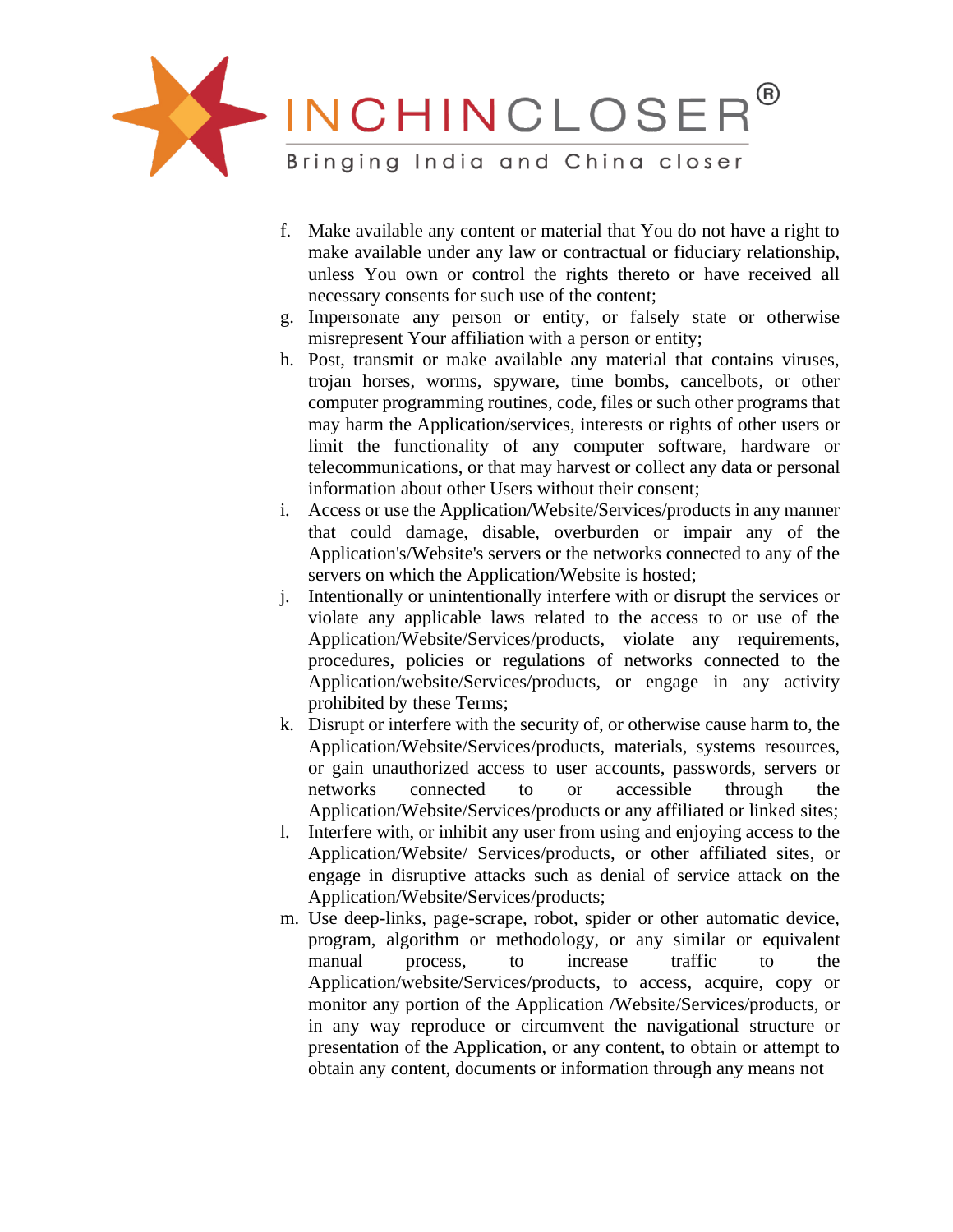

specifically made available through the Application/ Website/Services/products;

- n. Alter or modify any part of the Services;
- o. Use the Services for purposes that are not permitted by: (i) these Terms; and (ii) any applicable law, regulation or generally accepted practices or guidelines in the relevant jurisdiction; or
- p. Violate any of the terms specified under the Terms for the use of the Application /Website/Services/products.
- (d) In the preparation of the Application/website/Services/products and contents therein, every effort has been made to offer the most current, correct, and clearly expressed information possible. Nevertheless, inadvertent errors may occur. In particular, but without limiting anything here, Inchin Closer disclaims any responsibility for any errors and accuracy of the information that may be contained on the website or LMS. Any feedback from User is most welcome to make the website or LMS Our Website provides Users with access to compiled educational information and related sources. Such information is provided on an As Is basis and We assume no liability for the accuracy or completeness or use or non obsolescence of such information. We shall not be liable to update or ensure continuity of such information contained on the website. We would not be responsible for any errors, which might appear in such information, which is compiled from third party sources or for any unavailability of such information. You may not create a link to the Website from another website or document without Inchin Closer's prior written consent. Inchin Closer will do its best to ensure that the contents of the website, Application/ Services are error free and user friendly. Inchin Closer also reserves the right and discretion to make any changes/corrections or withdraw/add contents at any time without notice. Neither Inchin Closer nor any third parties provide any warranty or guarantee as to the accuracy, timeliness, performance, completeness or suitability of the information and materials found or offered on Application/Website/Services/products for any particular purpose. You acknowledge that such information and materials may contain inaccuracies or errors and we expressly exclude liability for any such inaccuracies or errors to the fullest extent permitted by law.
- (e) The contents of the Application/Services/LMS are developed based on the curriculum guidelines, vocabulary, grammar and character lists as prescribed by the Ministry of Education, China.
- (f) Some parts of the Services are interactive, and we encourage contributions by Users, which may or may not be subject to editorial control prior to being posted. Inchin Closer accepts no responsibility or liability for any material communicated by third parties in this way. Inchin Closer reserves the right at its sole discretion to remove, review, edit or delete any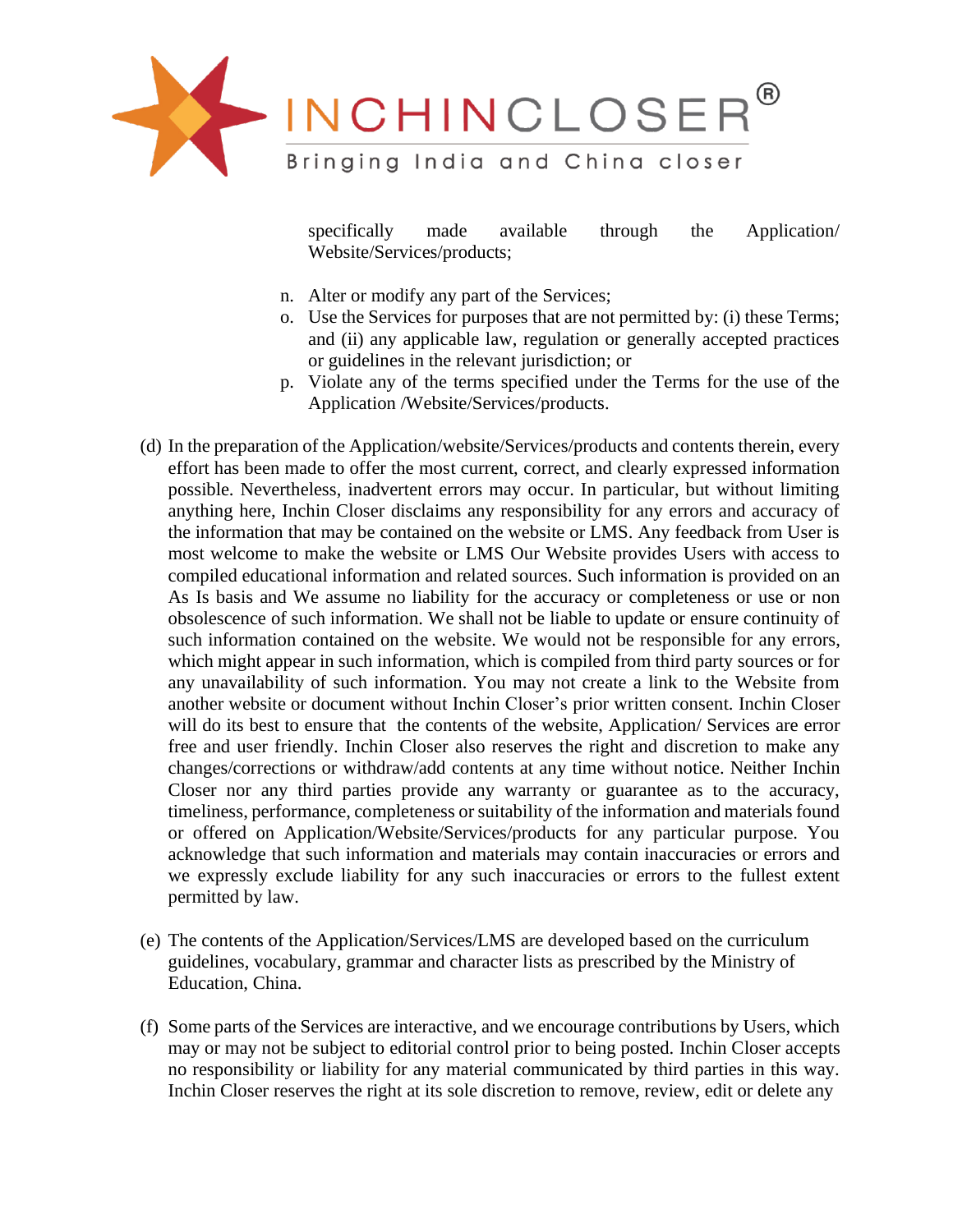

content. Similarly, We will not be responsible or liable for any content uploaded by Users directly on the website, irrespective of whether We have certified any answer uploaded by the User. We would not be responsible to verify whether such questions/answers or contents placed by any User contain infringing materials or not.

- (g) Inchin Closer (including but not limited to its subsidiaries/affiliates) may, based on any form of access to the Application (including free download/trials) or Services or website or registrations through any source whatsoever, contact the User through SMS, email and call, to give information about their offerings and products as well as notifications on various important updates and/or to seek permission for demonstration of its products. The User expressly grants such permission to contact him/her through telephone, SMS, e-mail and holds Inchin Closer (including but not limited to its subsidiaries/affiliates) indemnified against any liabilities including financial penalties, damages, expenses in case the User's mobile number is registered with Do not Call (DNC) database. By registering yourself, you agree to make your contact details available to Our employees, associates, subsidiaries, affiliates and partners so that you may be contacted for education information, offerings and promotions through telephone, SMS, email etc.
- (h) While Inchin Closer may, based on the User's confirmation, facilitate the demonstration of its products at the location sought by the User, the User acknowledges that he/she has not been induced by any statements or representations of any person with respect to the quality or conditions of the products and that User has relied solely on the investigations, examinations and inspections as the User has chosen to make and that t Inchin Closer has afforded the User the opportunity for full and complete investigations, examinations and inspections.
- (i) Upon registration through any means whatsoever, Inchin Closer Inchin Closer may contact You through the registered mobile number or e-mail or any other mobile number or contact number or email provided by You to enable effective provision of Services. The User expressly permits Inchin Closer to contact him/her and the student utilising the Services, through the above mentioned means at any time post registration. Inchin Closer shall have the right to monitor the download and usage of the Application/Services/products and the contents thereof by the User/student, to analyze such usage and discuss the same with the User/student to enable effective and efficient usage of the Services. The User expressly permits Inchin Closer to clear the doubts of the student using the Application/Services/online portal by answering the questions placed before it, providing study plans, informing of the progress, providing feedback, communicating with the student and mentoring the student through telephone or e-mail on express consent of the legal guardian/parent of the User or through any other forum.